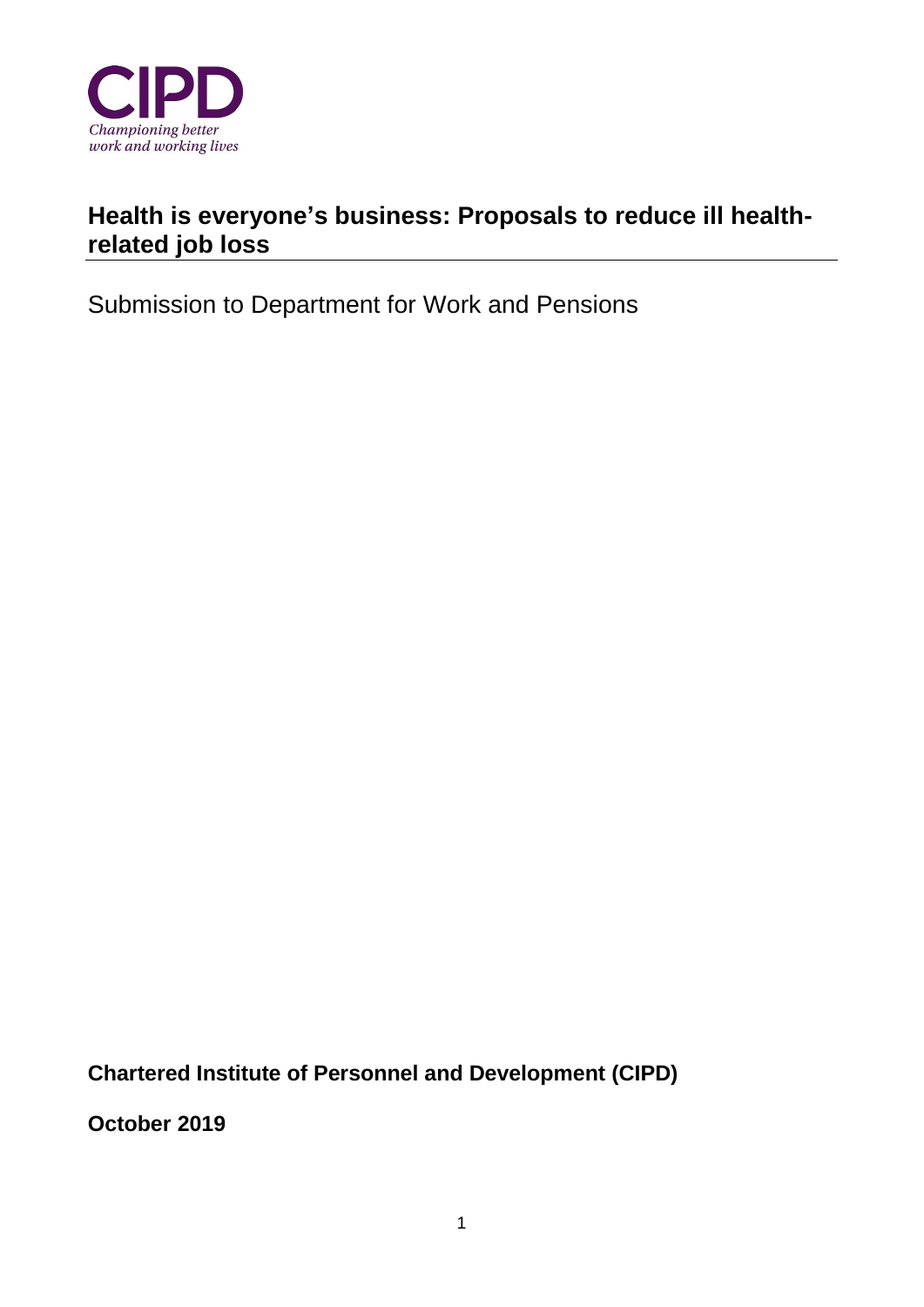

#### **Background**

The CIPD is the professional body for HR and people development. The not-for-profit organisation champions better work and working lives and has been setting the benchmark for excellence in people and organisation development for more than 100 years. It has over 155,000 members across the world, provides thought leadership through independent research on the world of work, and offers professional training and accreditation for those working in HR and learning and development.

Our membership base is wide, with 60% of our members working in private sector services and manufacturing, 33% working in the public sector and 7% in the not-for-profit sector. In addition, 76% of the FTSE 100 companies have CIPD members at director level.

Public policy at the CIPD draws on our extensive research and thought leadership, practical advice and guidance, along with the experience and expertise of our diverse membership, to inform and shape debate, government policy and legislation for the benefit of employees and employers, to improve best practice in the workplace, to promote high standards of work and to represent the interests of our members at the highest level.

As the professional body for HR and people development, our response focuses primarily on questions in Chapters 1,2 and 4 rather than reform of the occupational health market. In preparing its response, the CIPD carried out a survey of 516 HR professionals and convened a roundtable of its membership and other key stakeholders

#### **Executive Summary**

Employers need to do more to support employees with health conditions who are not already covered by disability legislation to support them to stay in work and bridge the implementation gap for health and wellbeing practices at work.

The current Statutory Sick Pay (SSP) system is not working to prompt employers to support an effective return to work, and its lack of flexibility means it is unable to support people with a long-term fluctuating health condition. To help overcome this barrier, we think it's crucial to change the SSP system so that SSP can be paid on a part-time basis to encourage a phased return to work where appropriate.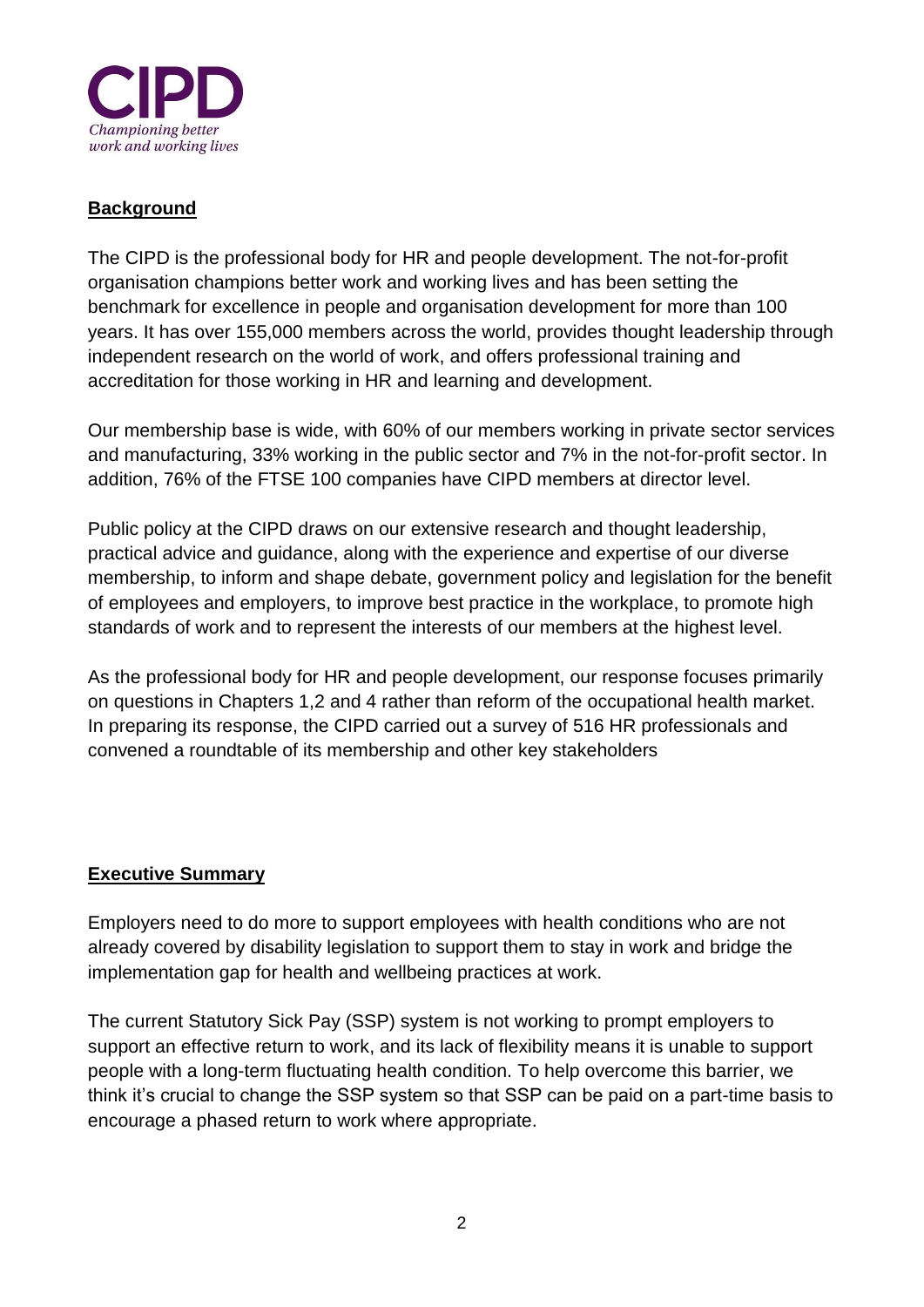

We believe that a new right to request workplace measure could be one supportive measure to empower employees and should be available to any employee who is able to demonstrate a need for a modification on health grounds. The Government should look to develop a framework with common reasons for refusal across different rights, which will aid consistency and make new rights straightforward to implement.

Clear practical guidance that is principle-based will be key, and employers should be encouraged to:

- Provide effective ongoing and effective training and tailored support for line managers
- Encourage collaboration between occupational health, HR and line managers
- Implement a 'health passport' system for employees with a disability and/or longterm health condition
- Use sickness absence procedures that are consistent but flexible enough not to penalise people with a long-term, possibly fluctuating, health condition or illness
- Require line managers to keep a note of any ongoing conversations with the employee who is off sick so that they can be reviewed to help develop an effective return-to-work plan in collaboration with the individual.

Whilst the CIPD welcomes the package of measures outlined in this consultation paper, a key challenge for Government is achieving a joined-up approach on the part of the many agencies and stakeholders whose work impacts on the workplace health and disability agenda.

The support and services available needs to be tailored to meet the needs of different employers, widely promoted, joined up and responsive. The CIPD is committed to working with Government and other stakeholders, and of course its 150,000 members, to build healthier and more inclusive workplaces.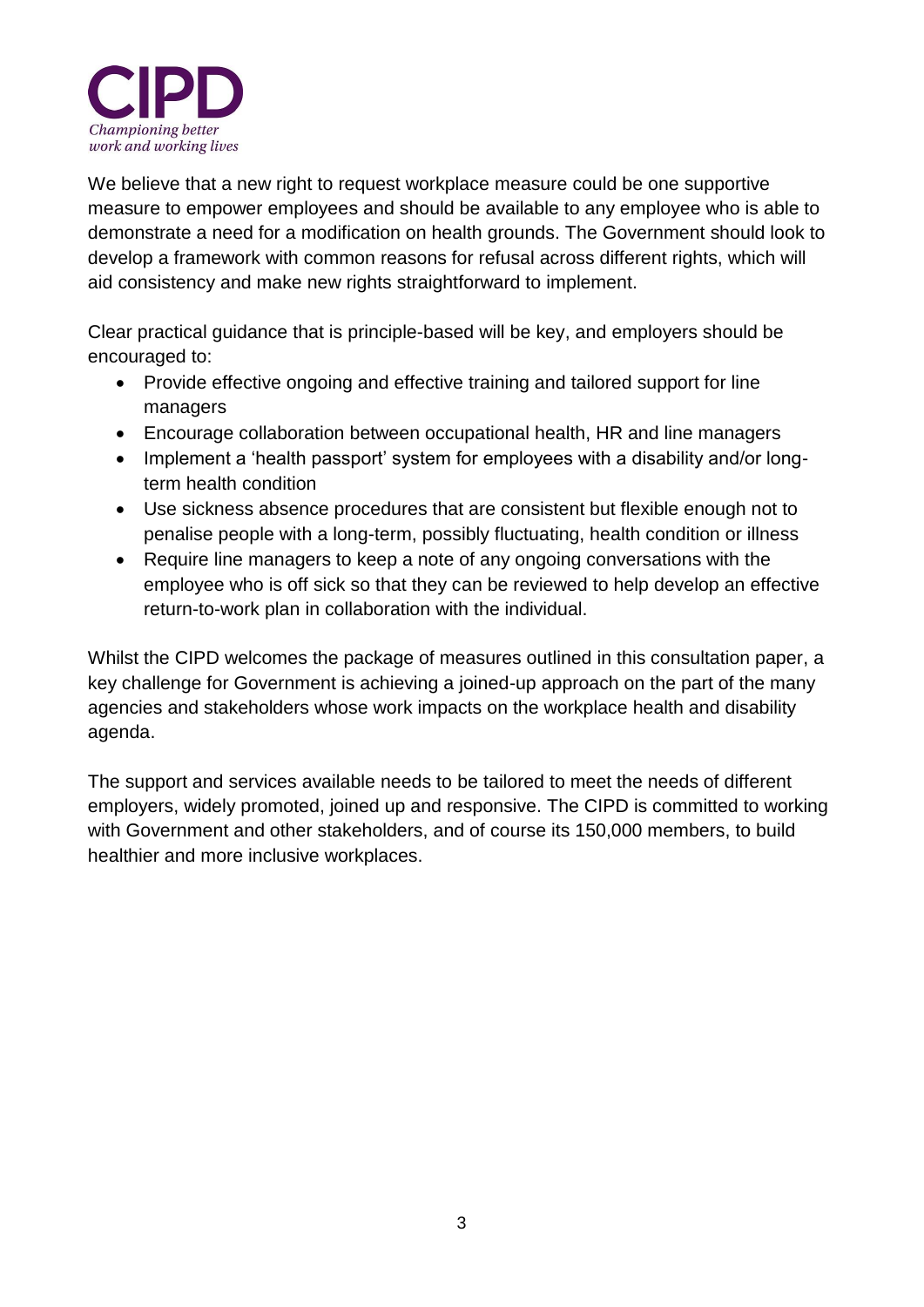

#### **Our response**

#### **Chapter 1: What needs to change**

*1. Do you agree that, in addition to government support, there is a role for employers to support employees with health conditions, who are not already covered by disability legislation, to support them to stay in work?*

The CIPD **strongly agrees** that there is role for employers to support employees with health conditions, who are not already covered by disability legislation, to support them to stay in work.

The CIPD/Simplyhealth [Health and well-being at work 2019](https://www.cipd.co.uk/knowledge/culture/well-being/health-well-being-work) survey report provides evidence that more employers are taking people's health seriously. Just one in six (16%) organisations are still not doing anything to improve employee health and well-being. The overall picture shows small but steady improvements on previous years across a number of dimensions; for example, there are signs that more organisations are giving heightened attention to promoting good mental health, and a small increase in training for managers and employees in this area.

### **2.** *Why do you think employers might not provide support to employees with health conditions not already covered by disability legislation to help them stay in work?*

Despite the steady incremental progress on support for employee health and wellbeing evident in the CIPD/Simplyhealth [Health and well-being at work 2019](https://www.cipd.co.uk/knowledge/culture/well-being/health-well-being-work) survey report (and previous surveys) there remains a stubborn implementation gap for health and well-being initiatives at work. Our findings still represent a very mixed picture in how proactive organisations are in their approach to employee health. Despite the increased focus on mental health, for example, there is still a lack of preventative measures being taken and despite employers' efforts we are still seeing a worrying increase in poor mental health and work-related stress.

This indicates that the steps taken by employers are falling short of what's needed. Overall, organisations still tend to take a reactive approach to well-being, rather than a preemptive one that aims to create the kind of working environment that supports people with ongoing health conditions and helps to prevent poor health where possible. The latter demands active commitment and role-modelling by senior leaders on a consistent basis. However only six in ten employers report that employee well-being is on senior leaders' agendas and just 40% say that they have a standalone strategy in support of their wider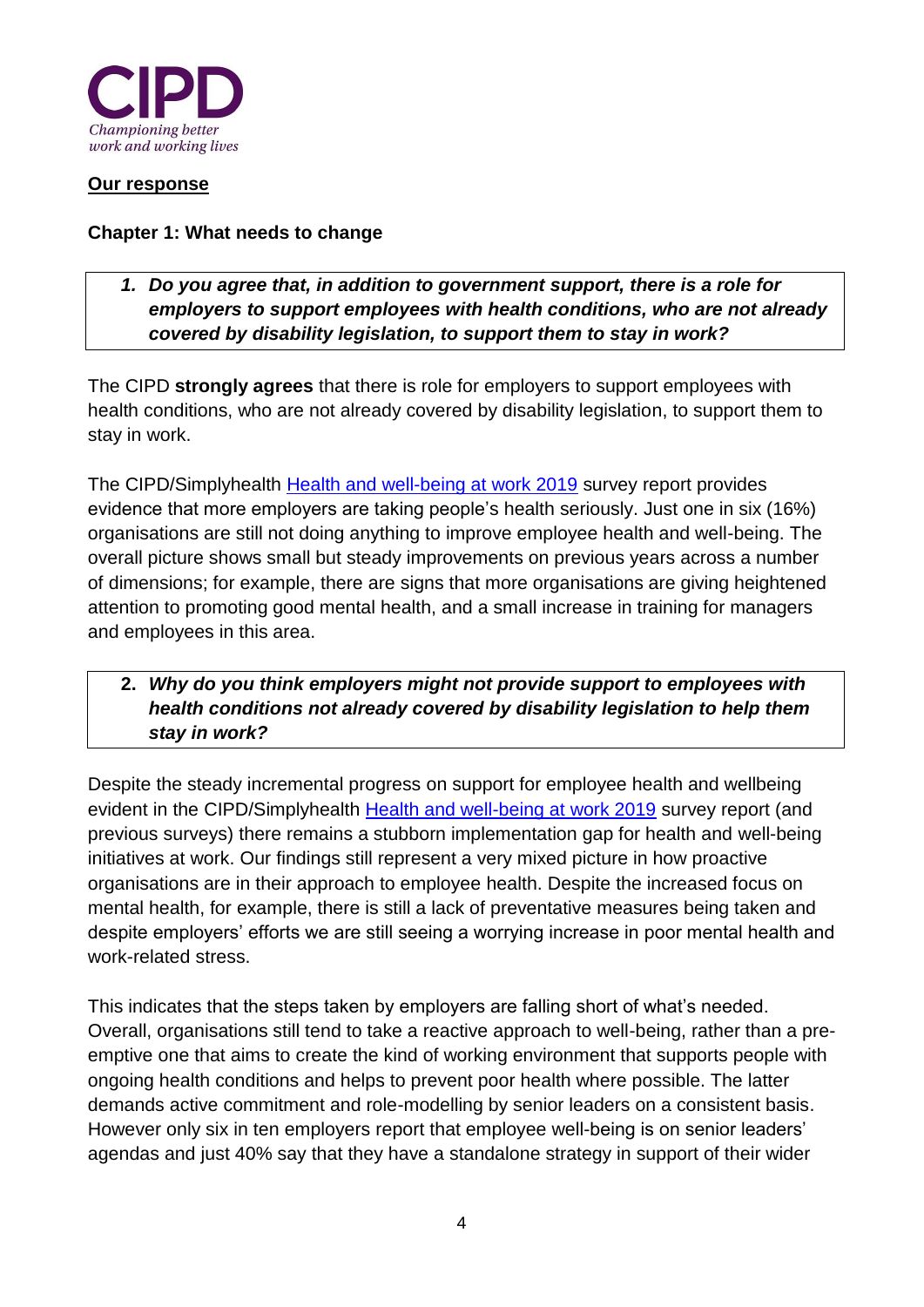

organisation strategy. These findings suggest that in many organisations there is a need for more strategic and sustained engagement among boards and senior management teams to support people with long-term health conditions.

Just as important as senior level recognition that employee health and wellbeing is a core driver of business performance and requires a strategic approach, is the issue of line management capability. CIPD's Health and Wellbeing at Work survey finds though that just 50% of employers report that that line managers have bought into the importance of people's health and well-being.

It's vital that more attention is given to the confidence, training and competence of managers to support people with a long-term health condition, given that implementation for many people management and health-related policies are devolved to line managers who should have the day-to-day discussions with employees in their team who may disclose a health condition and need support/adjustments.

Many of the same barriers that organisations experience in relation to supporting people with a disability also apply to those with a long-term health condition – although people with a disability have the protection of the employer's duty to make reasonable adjustments, many people don't disclose a disability or perceive that they have one. Care needs to be taken to develop as inclusive a culture as possible in terms of supporting people with either a disability *or* health condition. As we pointed out in our previous [response](https://www.cipd.co.uk/news-views/policy-engagement/consultations/work-health-disability) to the Government's Improving Lives Green Paper, the crucial factors from an employer perspective are to:

- recognise that each case is different, be it long-term illness, or disability or impairment, and to manage each case in an individual and tailored way; and
- give managers clear guidance on how to manage someone with either a disability or health condition in a consistent way, including how to ensure they implement appropriate adjustments to support that individual's specific needs, whether it is a disability or an underlying health condition.

The CIPD [Health and well-being at work 2018](https://www.cipd.co.uk/Images/health-and-well-being-at-work_tcm18-40863.pdf) survey report surveyed more than 1,000 organisations specifically about their approach to managing people with disabilities and long-term health conditions, and found that three-fifths have a supportive framework in place to recruit (59%) and retain (60%) people with a disability or long-term health condition and over two-thirds (69%) said they had a framework in place to manage people with such conditions.

However, around three-quarters of respondents said their organisation experienced challenges in managing people with a disability and/or long-term health condition. We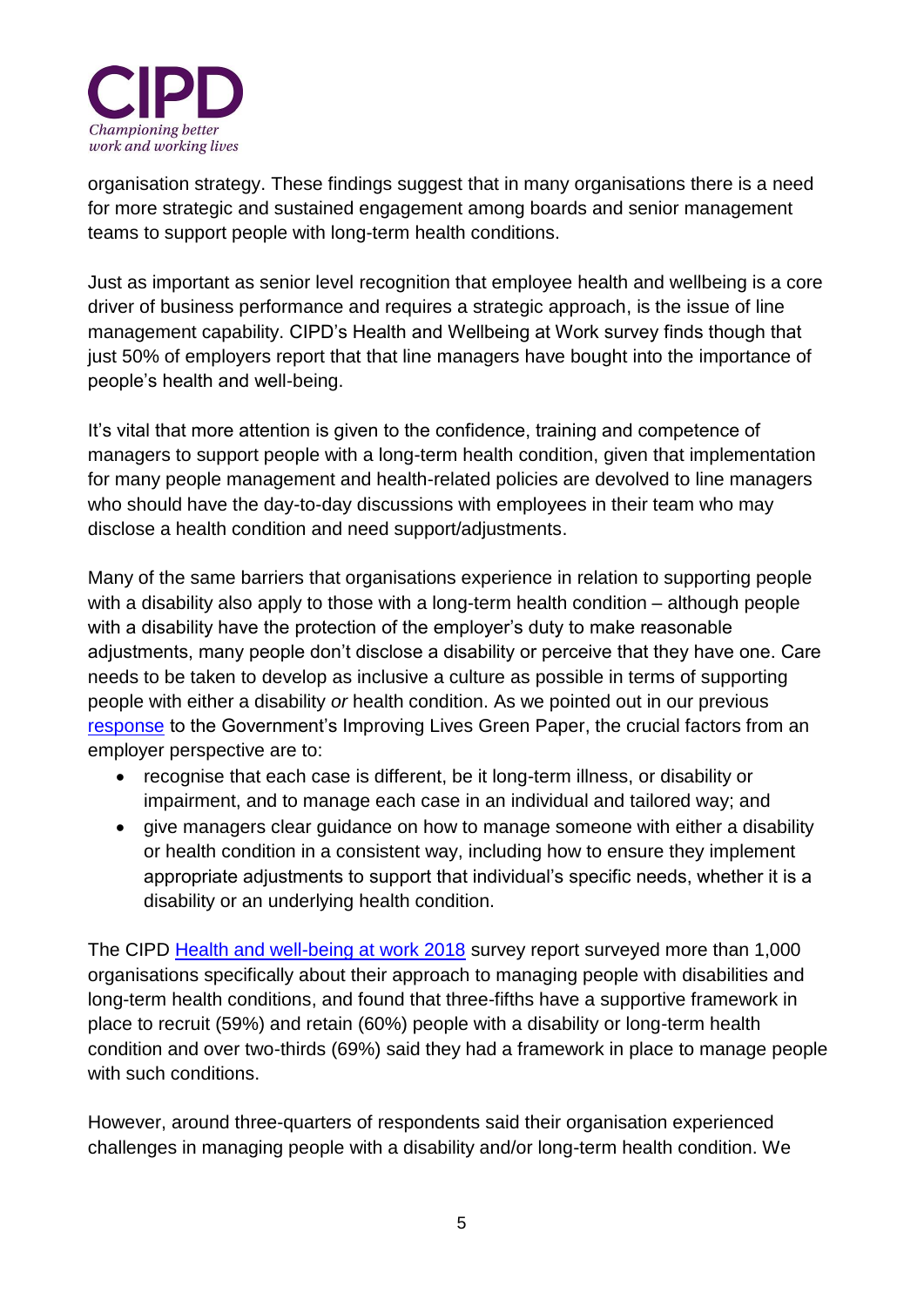

concur with the challenges many employers may face outlined in paras 33-39 of this consultation. In addition, our 2018 research also identified the following key challenges:

- Developing line manager knowledge and confidence (reported by 56% of employers)
- Developing an understanding about making adjustments (50%)
- Developing clear policies, training and guidance (22%)
- Developing leadership on disability-elated and/or health issues (20%)
- Developing an inclusive culture in the organisation (19%)
- Identifying how to access external advice on health/disability-related issues (16%)

# **Chapter 2: A clear legal framework for employers**

# *Reasonable adjustments and work(place) modifications*

# *3. Do you agree that a new 'right to request work(place) modifications' on health grounds could be an effective way to help employees to receive adjustments to help them stay in work?*

Yes. We believe that far too few people with a disability or health condition are receiving the support and flexibility they need to remain in work and thrive. A new right to request work(place) modifications could be one supportive measure to help empower employees to discuss with their employer the changes that could help them to do so, a view that is supported by the HR profession. In August 2019 the CIPD surveyed a sample of 516 HR professionals on their views regarding this consultation, and **70% agreed or strongly agreed that a new 'right to request work(place) modifications' on health grounds would be an effective way to help employees to receive adjustments to help them stay in work (just 9% disagreed or strongly disagreed).**

We also held a roundtable with senior HR, policy and diversity specialists to help inform the CIPD's response to this consultation. There was firm support for the new proposal, but some concerns and questions were also raised, such as:

• The existing duty to make reasonable adiustments is not consistently and effectively implemented now in many workplaces, and could the new right be inadvertently creating a complex/confusing legislative framework (along with right to request flexible working) for organisations and managers to navigate and implement (particularly in smaller firms with no HR expertise?). Further, it could be that some individuals would need/want to move across the different legal provisions, for example if a health condition became a disability. Careful thought needs to be given to how the new right would interact/align with the existing right to request flexible working, as many requests for adjustments already relate to flexibility.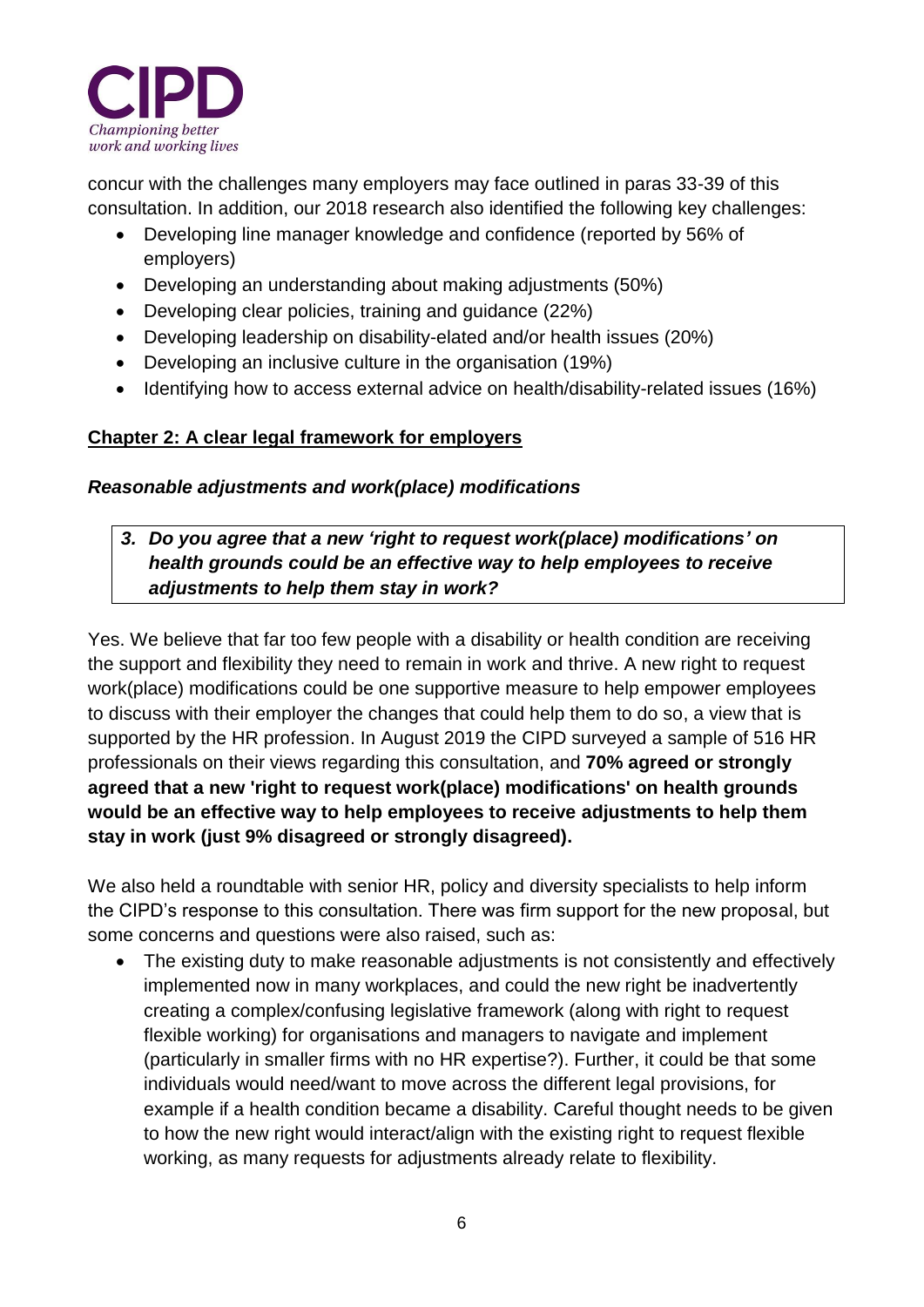

• Although it is understood that the new right is intentionally distinct from the existing duty to make reasonable adjustments, could introducing the new right to request in effect create a 'two tier' approach to disability and health, with the existing right for reasonable adjustments offering a higher standard of protection for those with disabilities compared with the proposed new right relating to health conditions? Several attendees said their organisation does not distinguish on disability or health grounds in policy and practice and follows a good practice approach by making adjustments for anyone who needs them on a case by case basis, whether or not they are able to demonstrate a disability. Attendees emphasised the need for consistency in practice and for adjustments to be kept under constant review as part of ongoing supportive conversation between individual and employer.

#### *Successfully implementing the new right to request in workplaces*

Last year we also surveyed HR professionals on the opportunities and challenges that their organisations experience in recruiting, managing and retaining people with a disability and/or health condition. The published CIPD/Simplyhealth *Health and Well-being at Work* 2018 [survey report](https://www.cipd.co.uk/Images/health-and-well-being-at-work_tcm18-40863.pdf) found that over two-thirds of organisations have a framework in place to manage people with a disability or long-term health condition, but most experience challenges in managing people with these conditions. Building line manager knowledge and confidence and developing an understanding about making reasonable adjustments were by far the most common challenges reported. So there is important learning here for organisations if and when the new right to request work(place) modifications is implemented. A workplace adjustment process that is well communicated to line managers and employees is fundamental to facilitating effective working arrangements for people with a disability or health condition, and yet less than a third said they had adopted this approach.

In proposing this new right for employees, the consultation makes reference to the existing right to request flexible working, and that the process would be similar. There is indeed an overlap with this current employment right as some of the modifications requested by employees with a health condition would relate to flexibility. The CIPD has been working with Government since 2018 as part of its Flexible Working Taskforce to boost flexible working across the economy. In implementing the new right to request work(place) modifications, there is also some learning from how effective the right to request flexible working has been since its introduction. The CIPD's 2019 [megatrends report on flexible](https://www.cipd.co.uk/knowledge/work/trends/megatrends/flexible-working)  [working](https://www.cipd.co.uk/knowledge/work/trends/megatrends/flexible-working) shows that take up of flexible working across the economy has been broadly flat. It finds that organisational culture, management capability and attitudes towards flexible working can act as significant barriers and are preventing a significant proportion of the workforce being given the option to work flexibly. These findings are worth bearing in mind when implementing the new right to request as its success will depend to a large extent on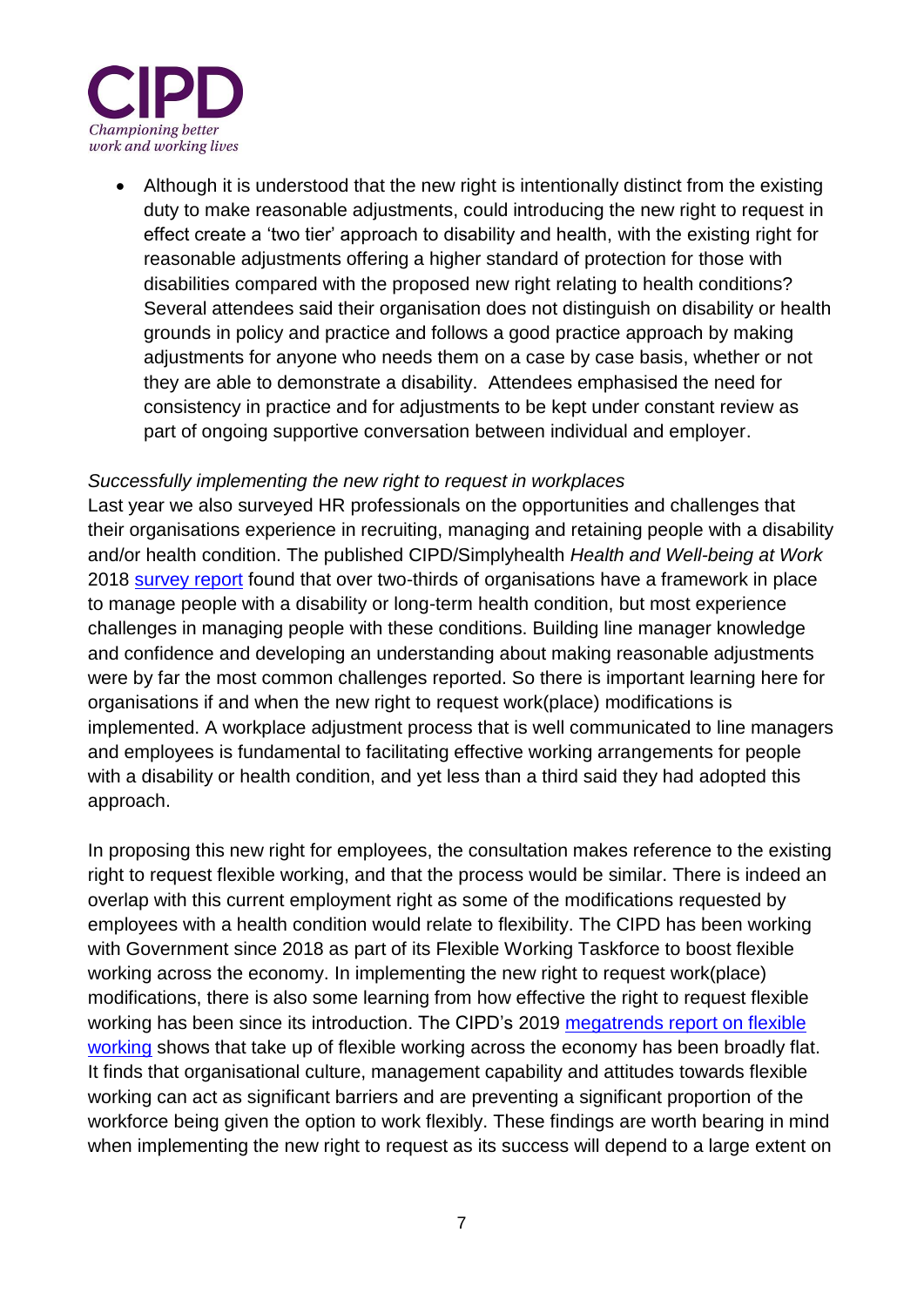

employers having the supportive cultures, awareness and line management capability to promote it across their workforces.

# *4. If the Government were to implement this new right to request work(place) modifications, who should be eligible?*

We asked our panel of 516 HR professionals '**If the government were to implement this new right to request work(place) modifications, who should be eligible?** – as a multiple choice question – and the following results show strong support for the new right being as inclusive, and reaching as broad a group of people, as possible:

- 37% Any employee returning to work after a period of long-term sickness absence of four or more weeks
- 19% Any employee with a cumulative total of 4+ weeks sickness absence in a 12 month period
- 15% Any employee returning to work after any period of sickness absence
- **77% - Any employee who is able to demonstrate a need for a work(place) modification on health grounds**

# *5. How long do you think an employer would need to consider and respond formally to a statutory request for a work(place) modification?*

We asked our panel of 516 HR professionals '**How long do you think your organisation would need to consider and respond formally to a statutory request for a work(place) modification?** – and the results show that there is strong support for making the process for dealing with employees' requests as quick and responsive as possible:

- **0-4 weeks – 51%**
- $5-8 weeks 29%$
- $\bullet$  9-12 weeks  $-12\%$
- Don't know 9%

# **6.** *Do you think that it is reasonable to expect all employers to consider requests made under a new 'right to request' work(place) modifications and provide a written response setting out their decision to the employee?*

We recognise that some employers such as SMEs, particularly those with no HR or diversity expertise, may find it more challenging to deal with employee requests for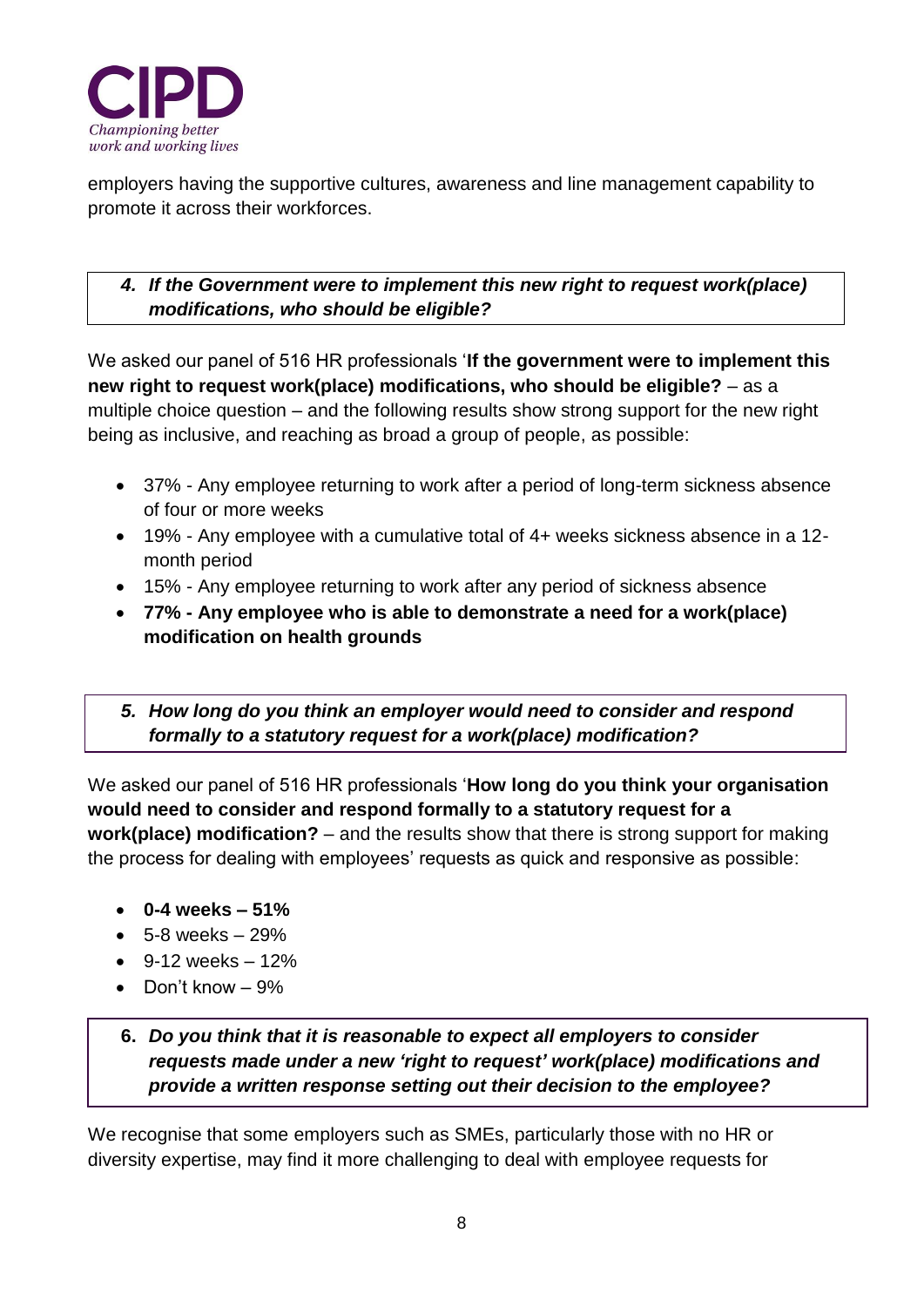

work(place) modifications, but it is crucial that all employees are able to access the workplace support they need to help them manage any health conditions, whichever employer they happen to work for. Therefore:

- **Yes** we think that it is reasonable to expect all employers to consider requests made under a new 'right to request' work(place) modifications; and
- **Yes** we think that it is reasonable to expect all employers to provide a written response setting out their decision to the employee.
- *7. Please identify what you would consider to be legitimate business reasons for an employer to refuse a new right to request for a work(place) modification made on health grounds*

We asked our panel of 516 HR professionals **'What do you think would be legitimate business reasons for an employer to refuse a new right to request for a work(place) modification made on health grounds? –** as a multiple choice question – and the results were as follows:

- 76% The extent of physical change required to be made by an employer to their business premises in order to accommodate a request
- 57% The extent of an employer's financial or other resources
- 48% The extent to which it would impact on productivity
- 5% Other please state
- 10% Don't know

In order to aid consistency in how employers handle requests for adjustments on health or disability grounds, and make the new right as straightforward to implement as possible, our expert roundtable urged the Government to develop a framework with common reasons for refusal across the different rights. Experts also suggested a further ground – 'The extent to which it could impact on other employees/teams'.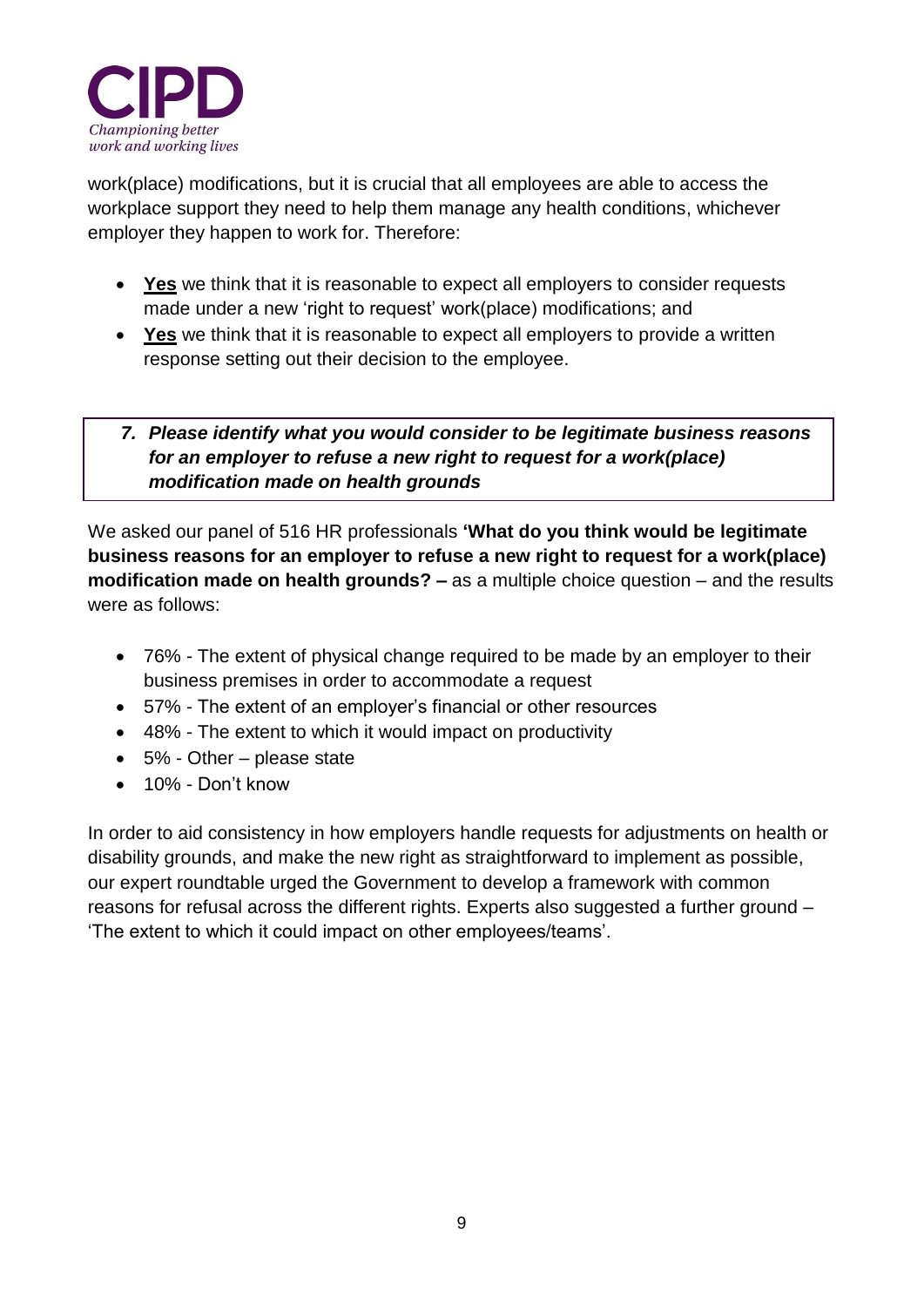

### *Encouraging early and supportive action from employers during sickness absence*

# *8. The Government thinks there is a case for strengthened statutory guidance that prompts employers to demonstrate that they have taken early, sustained and proportionate action to support employees return to work. Do you agree?*

We agree there is a case for strengthened statutory guidance that prompts employers to demonstrate that they have taken early, sustained and proportionate action to support employees return to work. This view was supported by our roundtable of experts and senior HR professionals who agreed that guidance (which could be taken into account in any legal proceedings) would place more compulsion on employers to take earlier action to support individuals with health conditions stay in work. Hopefully this would prevent some individuals from falling out of work, who could have remained working if they had received earlier support from their employer.

# *10. If yes, would principle-based guidance provide employers with sufficient clarity on their obligations, or should guidance set out more specific actions for employers to take?*

We believe that the best approach is to provide principle-based guidance, accompanied by practical case studies demonstrating effective actions taken by employers across a range of sectors, both large and small. However, our expert roundtable also felt that the increased expectations placed on employers via this new statutory guidance should be accompanied by providing easy access to high-profile, good quality and timely information, advice and guidance (including occupational health services) to help them meet these obligations and take the necessary steps to support an effective return to work.

In February 2017, the CIPD submitted its [response](file://///cipdhouse.co.uk/shares/Research%20and%20Policy/Public%20Affairs/Public%20Affairs%20-%20Post%20June%202017/Consultations/ww.cipd.co.uk/news-views/policy-engagement/consultations/work-health-disability) to the Government's Green Paper 'Improving Lives' in which we urged Government to:

- Launch a major, ongoing and well-resourced publicity and education campaign to raise awareness and encourage a culture of inclusion among employers that is broader than, but aligned with the Disability Confident campaign.
- Establish a 'one-stop shop' for employers to make it easier to navigate the many sources of information, advice and guidance already available.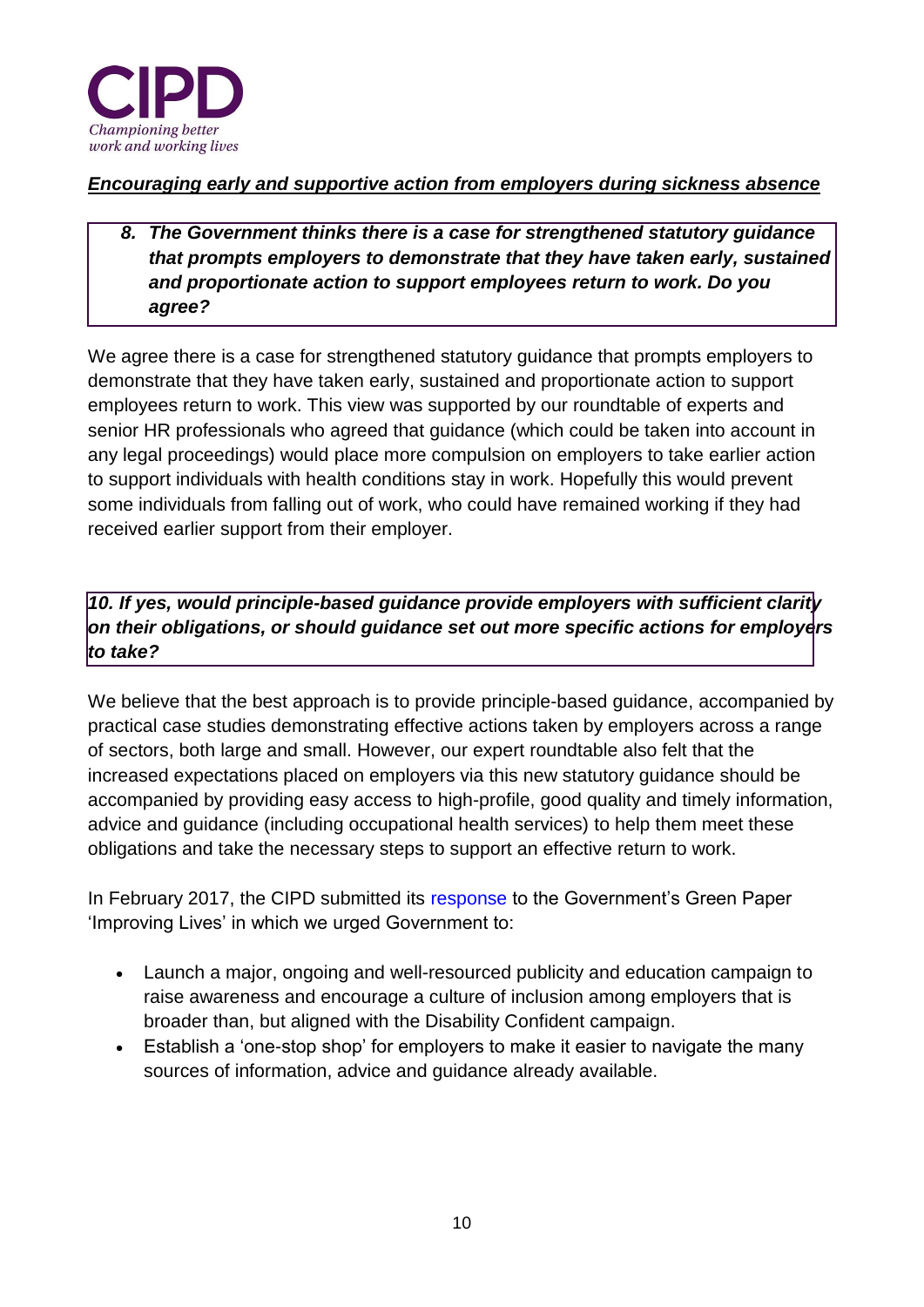

*11. The Government seeks views from employers, legal professionals and others as to what may be the most effective ways in which an employer could demonstrate that they had taken – or sought to take – early, sustained and proportionate action to help an employee return to work. For example, this could be a note of a conversation or a formal write-up*

We fully agree with the principle that early intervention and sustained workplace-based support during sickness absence is important. However, we would also like to emphasise the importance of prevention and reforms that encourage employers to put in place health and well-being and disability frameworks to help prevent people with health conditions going off sick in the first place, where possible. This is highlighted as a key principle in the response to this consultation submitted by John Lewis Partnership on behalf of the ['Working Well'](https://www.johnlewispartnership.co.uk/csr/workingwell.html) coalition, of which the CIPD is a partner.

We agree that many organisations do not have enough focus on maintaining positive contact with employees while they are off sick. The CIPD/Simplyhealth [Health and well](https://www.cipd.co.uk/knowledge/culture/well-being/health-well-being-work)[being at work 2019](https://www.cipd.co.uk/knowledge/culture/well-being/health-well-being-work) survey report finds that two-thirds of organisations give primary responsibility to line managers for managing short-term sickness absence (up to 4 weeks) and two-fifths for managing long-term sickness absence – and yet only around half of organisations provide training or tailored support for their line managers in absencehandling.

The longer someone is off sick, the harder it can be for them to return to work, and we strongly support an absence management approach that maintains contact with absent employees. This should be implemented within a culture and framework that positively supports people's health and well-being and trains line managers to have sensitive and supportive conversations with employees who are ill and off work. This is an area where HR can make a positive difference and create the right culture around health management and sickness absence, so that the individual perceives contact as a supportive measure and line managers feel comfortable and competent to have the right kind of conversations with absent employees.

We agree that it could be too rigid to introduce an overly prescriptive approach in the UK along the lines of the German model of employer support. However, we support the case for strengthening statutory guidance. It could be helpful if Government also suggested the positive, practical steps that employers should take, emphasising that to be effective a 'keep in touch' approach to encourage early and ongoing meaningful engagement would need to be embedded: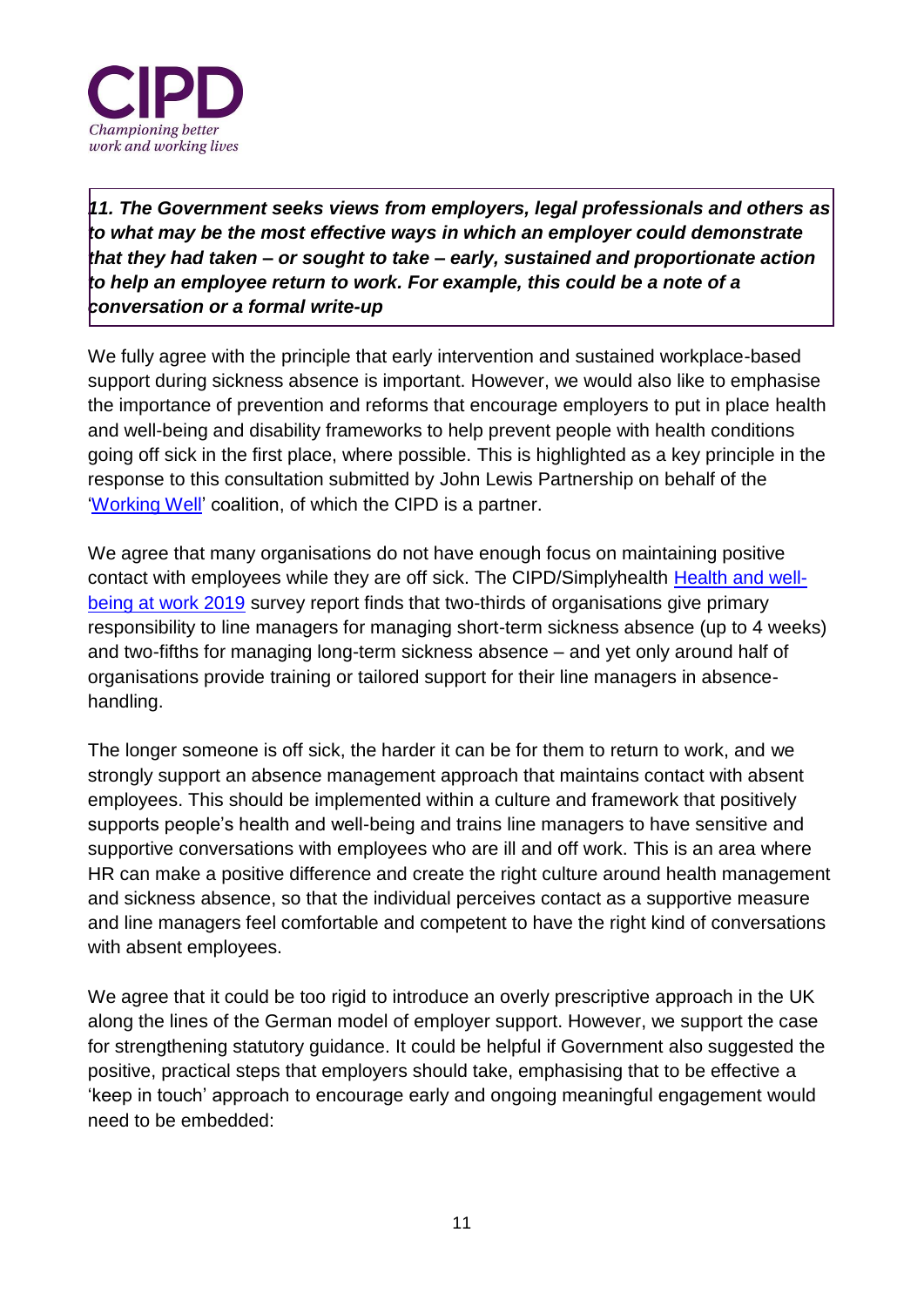

- within an organisational culture that has a positive and supportive approach to health and well-being
- in the context of a robust rehabilitation framework including an expert and positive approach to making appropriate adjustments to encourage effective return to work
- as part of a training programme for line managers so that they are equipped to have sensitive and supportive conversations with people who are off sick.

In the guidance, employers should be encouraged to:

- provide effective ongoing and effective training and tailored support for line managers
- encourage collaboration between occupational health, HR and line managers within the bounds of patient confidentiality to case manage employees with a health condition
- implement a 'health passport' system for employees with a disability and/or longterm health condition: this approach can be empowering for the individual and can be used to communicate the individual's health and attendance issues over time
- sickness absence procedures that are consistent but flexible enough not to penalise people with a long-term, possibly fluctuating, health condition or illness, for example where a trigger system is used that does not take into account the spells of sickness absence that someone may need to take because they have an ongoing illness or condition.
- require line managers to keep a note of any ongoing conversations with the employee who is off sick so that they can be reviewed to help develop an effective return-to-work plan in collaboration with the individual.

*12. As an employer, what support would you need to meet a legal requirement to provide early, sustained and proportionate support to help an employee to stay in work or return to work from a long-term sickness absence?*

We asked our panel of 516 HR professionals **'As an employer, what support would you need, if any, to meet a legal requirement to provide early, sustained and proportionate support to help an employee to stay in work or return to work from a long-term sickness absence? –** as a multiple choice question – and the results were as follows:

- 55% Easier access to quality occupational health services
- 45% More easily accessible employer information and guidance
- 42% Better quality employer information and guidance
- 6% Other please state.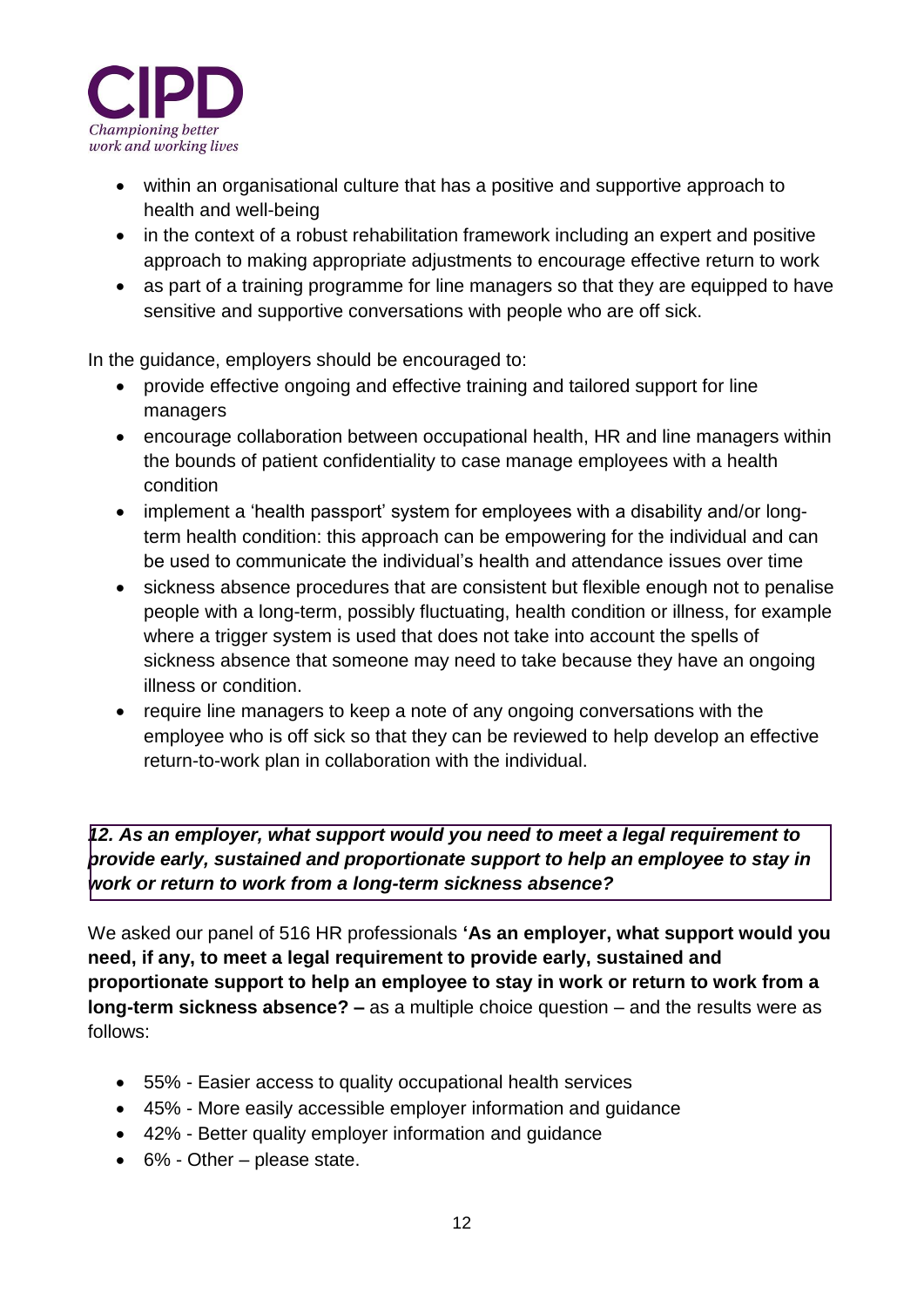

• 17% - None of these – we wouldn't need any support

These findings show there is only a minority of organisations (17% – less than one in five) who would not welcome further support to help with managing the return to work of people with a health condition and helping them stay in work. There is broad support for all of the types of support suggested by Government, but easier access to quality OH services is considered the type of support organisations would most value.

*15. All respondents: in order for employers to provide effective return to work support, what action is needed by employees? Select all that apply.* 

We asked our panel of 516 HR professionals '**In order to provide effective return to work support as an employer, what action is needed by employees?** – as a multiple choice question – and the results were as follows:

- 77% To agree a plan with their employer to guide the return to work process
- 76% To have discussions with their employer to identify barriers preventing a return to work and to inform workplace support
- 64% To engage with OH services
- 3% Other please state.
- $\bullet$  4% None of these we don't feel employees need to take any action

Just 4% of HR professionals think that employees don't need to take any action to work with their employer to support an effective return to work. There is firm support for all of the options provided in the consultation as to how this should best happen in practice, demonstrating the need for a holistic approach to achieving an effective and sustainable return to work.

#### *Reforming statutory sick pay*

*16. All respondents: do you think the current SSP system works to protect employers to support an employee's return to work?* 

No. We asked our panel of 516 HR professionals, **Do you think the current statutory sick pay (SSP) system(SSP is paid by employers from the fourth day of sickness absence at a flat rate of £94.25 per week for a maximum of 28 weeks) works to prompt employers to support an employee's return to work?** Just under **half (48%)**  said 'no', a quarter (23%) said 'yes' and 29% were ambivalent, replying 'don't know'.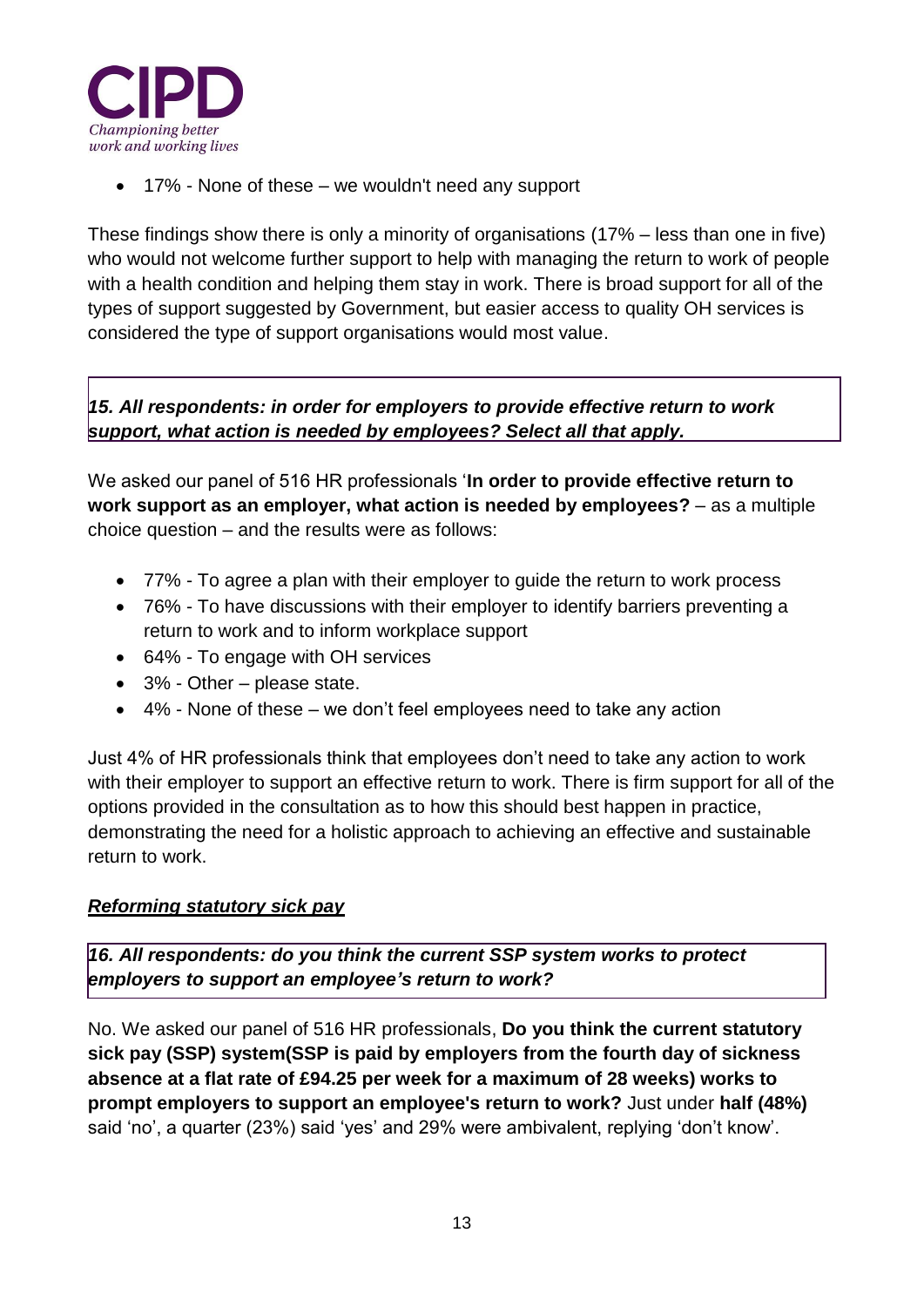

The CIPD does not believe that the current SSP system is working to prompt employers to support an *effective* return to work, ie one that is sustainable and puts in place the right support at the right time to help an employee who may not be 100% fit but who may be fit for some work. There are several factors at play, including the current ineligibility of some employees who may earn below the income threshold, as well as the need for more effective enforcement, barriers that this consultation hopes to address.

Another key barrier is the current rigidity of the SSP system and its lack of flexibility to support people with long-term fluctuating symptoms associated with either a disability or chronic health condition. To help overcome this barrier, we think it's crucial to change the SSP system so that SSP can be paid on a part-time basis to encourage a phased return to work where appropriate – so in principle we are very supportive of the Government's aims here.

As we reported in our previous [response](https://www.cipd.co.uk/news-views/policy-engagement/consultations/work-health-disability) to the Government's Improving Lives Green Paper, part of CIPD's Labour Market Outlook survey (weighted and representative of the UK business population) administered by YouGov, in December 2016 we asked 1,051 senior HR professionals about their views on potential changes to Statutory Sick Pay (SSP) as set out in the Green Paper. Of the 685 respondents who answered the question, 'to what extent do you support or oppose changing the SSP system so that SSP can be paid on a part-time basis to encourage a phased return to work where appropriate?' three in four HR professionals (75%) said they either 'support' (54%) or 'strongly support' (21%) the change.

### *17. All respondents: what support would make it easier to provide phased returns to work during a period of sickness absence?*

We asked our panel of 516 HR professionals '**What support, if any, would make it easier to provide phased returns to work during a period of sickness absence?** – as a multiple choice question – and the results were as follows:

- 69% Clearer medical or professional information on whether a phased return to work is appropriate
- 53% Guidance on how to implement a good phased return to work
- 42% A legal framework for a phased return to work which includes rules on how it should be agreed and implemented
- 12% None we have sufficient information/support

As the findings indicate, the strongest support is for clearer medical or professional information on whether a phased return to work is appropriate, and so access to good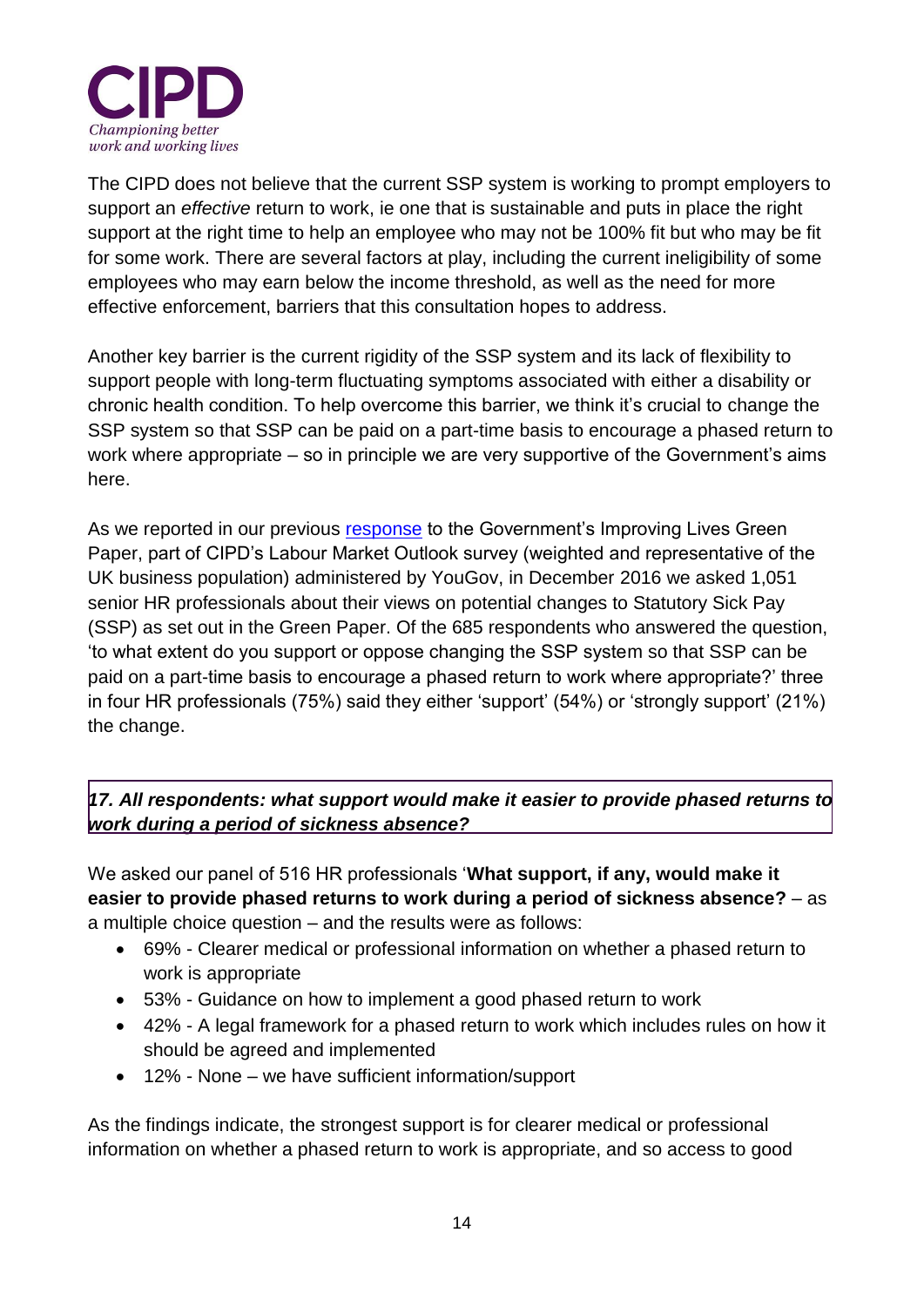

quality occupational health advice would seem very important. But there is also support for the other suggested types of support, suggesting that a holistic approach is needed

*18. All respondents: would the removal of rules requiring identification of specific qualifying days help simplify SSP?*

We agree with the Government's aim to simplify the rules around qualifying days for SSP and also the principle to enable flexibility whereby individuals returning to work on a phased basis are remunerated on a part-wage and part-SSP basis. We appreciate that the Government intends to introduce an online calculator to support employers with the necessary calculations. However, we are concerned that some practitioners and small businesses will find the new approach (an example of a calculation is set out in para 88) complicated and burdensome to administer. If this is the case, implementing the new proposals could have unintended consequences and discourage employers from encouraging phased returns.

This view is also supported by our experience and feedback from practitioners in relation to the introduction of Shared Parental Leave where complexity around eligibility rules and calculating SPL arrangements in practice were one factor acting as a disincentive for organisations to actively promote the new provision. Our practitioners and experts expressed the view that new provision around SSP should start with the premise of being as simple and easy to understand and implement as possible. We understand the challenge of designing an approach that facilitates maximum flexibility with maximum simplicity

# *19. Do you agree that SSP should be extended to employees earning below the LEL?*

We agree with the principle set out in the *[Taylor Review of Modern Working Practices](https://www.gov.uk/government/publications/good-work-the-taylor-review-of-modern-working-practices)* that 'access to a basic level of income replacement when you are unable to work through illness is part of this fundamental employment protection.' We share the Government's concern set out in this consultation paper that employees on lower incomes are missing out on the protection offered by SSP because they fall below the earnings threshold for eligibility and therefore fully welcome the proposal to extend SSP to include employees earning below the LEL (which would hopefully capture around two million low-income employees).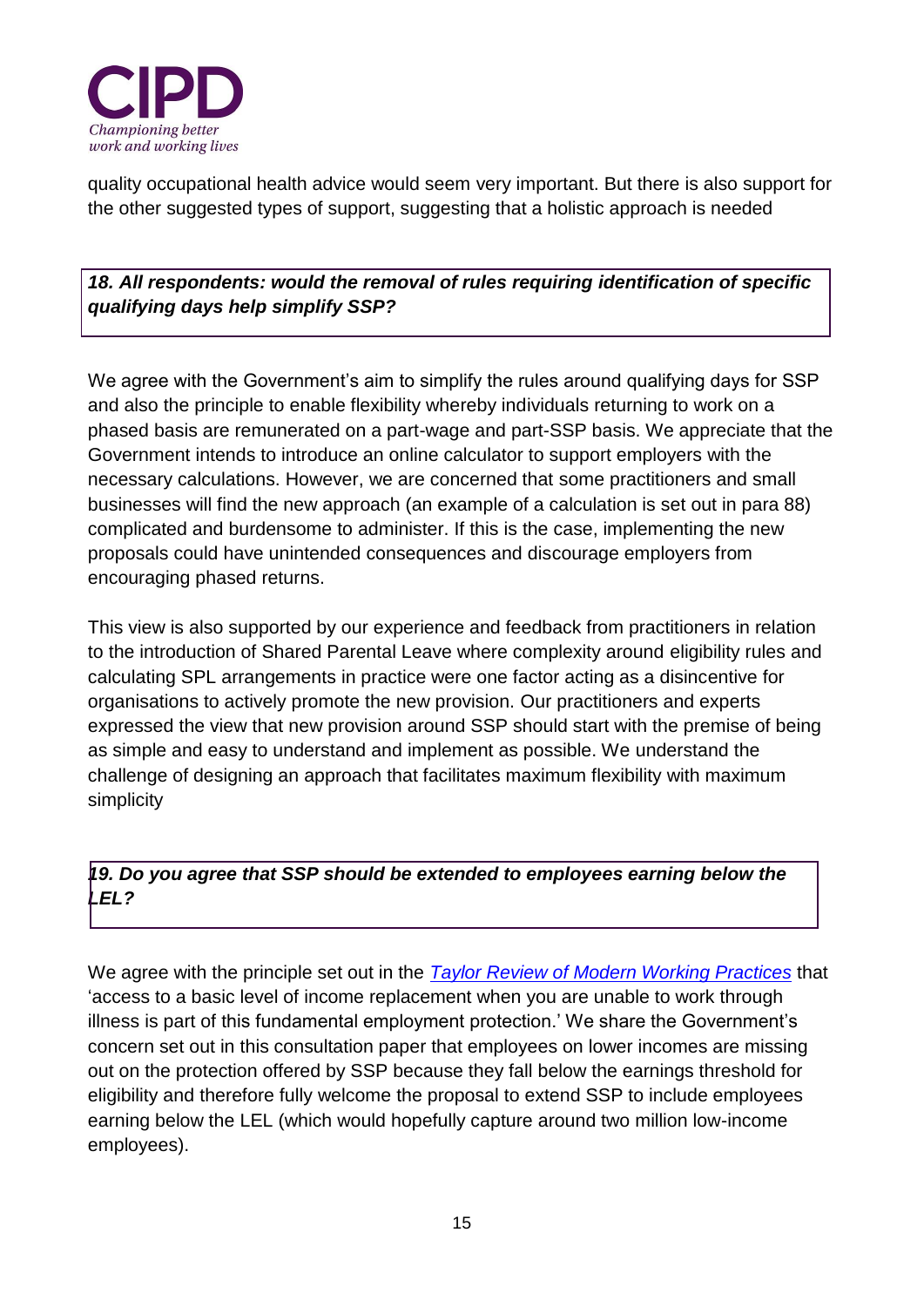

**20. All respondents: for employees earning less than the LEL, would payment of SSP at 80% of earnings strike the right balance between support for employees and avoiding the risk of creating a disincentive to return to work?** 

We concur with the Government's rationale that payment of SSP above an employee's normal earnings level could potentially act as a disincentive for that individual to return to work, and therefore be counterproductive. We agree that payment of SSP at 80% of earnings strikes the right balance between providing basic income protection when an individual is ill and unable to work and avoiding the risk of providing a financial disincentive.

### *21. Do you agree that rights to SSP should be accrued over time?*

On balance we agree with the Government that the existing qualifying criterion for SSP of having 'done some work for the employer' should be retained and not changed so that individuals accrue their right to SSP over time. Although the latter change would undoubtedly reduce employer costs, we feel this is outweighed by the risks to individuals of having no income when they are off sick and unable to work, or feeling they have to work when they are ill. The CIPD/Simplyhealth *[Health and well-being at work](https://www.cipd.co.uk/knowledge/culture/well-being/health-well-being-work)* survey report [2019](https://www.cipd.co.uk/knowledge/culture/well-being/health-well-being-work) found that 83% of organisations had observed 'presenteeism' among employees in the past 12 months and a quarter say it is increasing. It is not healthy or productive for the individual or the organisation if people are feeling the need to work when they are unwell.

We also share the Government's concern that introducing an accrual system for the right to SSP could be more complex for employers to administer, particularly in the light of other changes to the SSP framework that are likely to be implemented.

*22. Should the Government take a more robust approach to fining employers who fail to meet their SSP obligations?* 

We fully agree with the need for effective enforcement of SSP by HMRC emphasised in the *[Taylor Review of Modern Working Practices](https://www.gov.uk/government/publications/good-work-the-taylor-review-of-modern-working-practices)* and reiterated in this consultation. Tougher penalties to encourage compliance are to be welcomed and we are broadly supportive of the Government's proposal to increase fines for employers for non-payment of outstanding SSP. However, as the consultation paper acknowledges, the volume of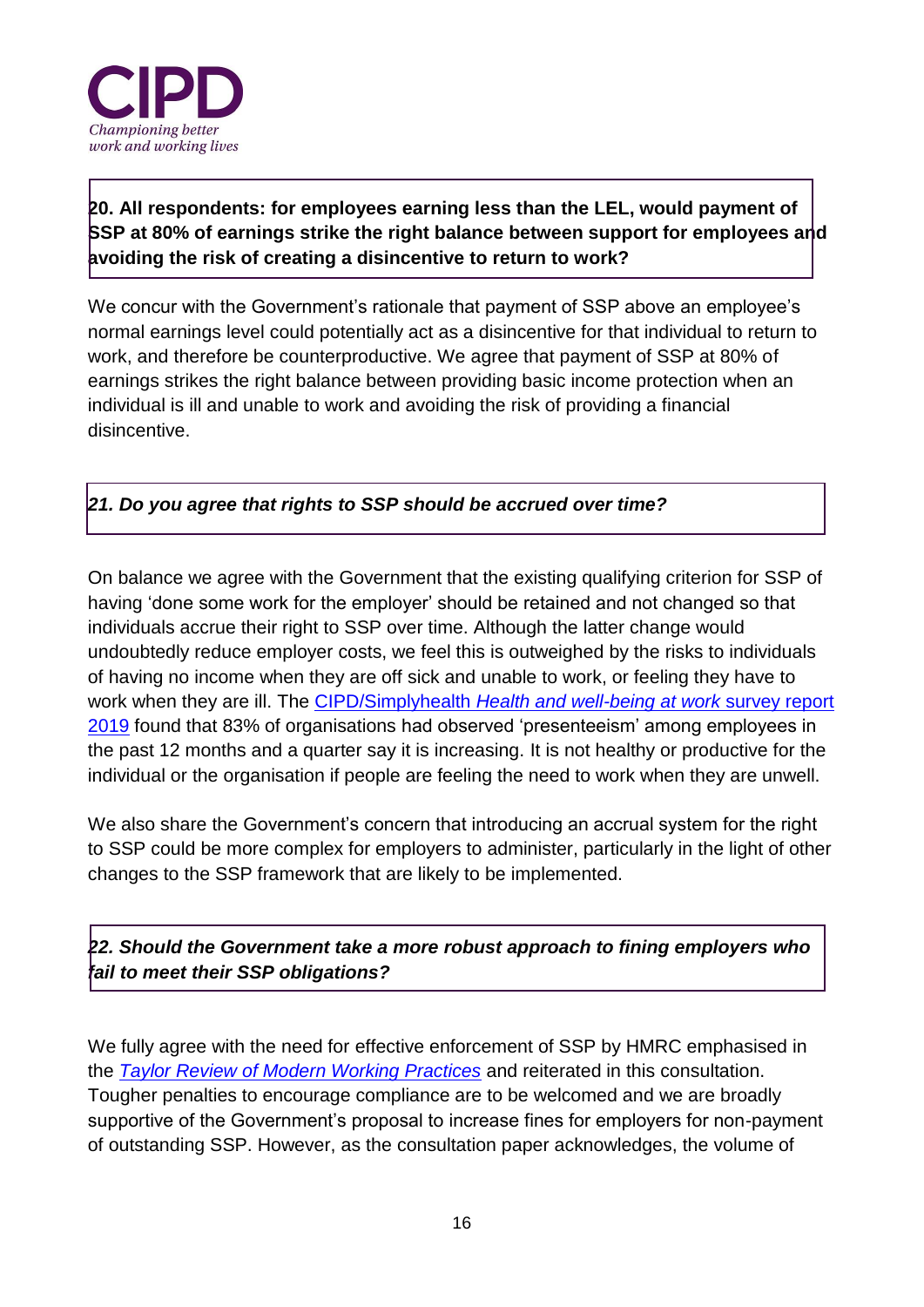

calls by individuals to HMRC seeking redress may not reflect the number of employees not receiving their entitlement and the HMRC disputes process is not designed as a deterrent. Therefore, the impact of greater fines on the scale of the problem may fall far short of achieving the desired aim of many more people receiving the SSP to which they are entitled.

As we pointed out in the CIPD's [response](https://www.cipd.co.uk/Images/cipd-submission-to-beis-on-enforcement-of-employment-rights_tcm18-42615.pd) to the Department for Business, Energy and Industrial Strategy's [Consultation on enforcement of employment rights](https://www.gov.uk/government/consultations/enforcement-of-employment-rights-recommendations) the majority of non-compliance in this area is hidden and because the current enforcement regime relies primarily on individuals asserting these rights and seeking redress, non-compliance only comes to light when there is a complaint.

We note the statistics from the HMRC statutory payment dispute team but suspect that the real extent of under- or non-payment of SSP is considerably greater across the UK labour market. We believe there is a widespread lack of awareness by employers *and* workers of SSP entitlements as well as both accidental and deliberate non-compliance on the part of some employers. An [Opinium survey](https://www.directlinegroup.co.uk/en/news/brand-news/2018/brits-in-the-dark-over-sick-pay.html) of a nationally representative sample of adults by DirectLine in January 2018 found widespread lack of awareness about SSP provision: just 4% of workers knew how much they would receive in SSP if they were off work sick. More punitive action for non-compliance such as fines therefore needs to be balanced by much more high-profile information, guidance and advice for employers and employees to build awareness of individuals' rights to SSP.

For employers, one barrier is at a state level, with HMRC officials unable to carry out calculations for SSP when carrying out calculations for NMW and NLW. We therefore welcome the Government's proposal to establish an online calculator for employers to help them assess SSP entitlements. We also welcome the Government's plans to include details of individuals' statutory rights for SSP to be included in the proposed new written statement from day one to help raise awareness and clarity.

Government, working with organisations such as Acas, Citizens Advice, trade unions and professional bodies, should run a high-profile 'know your rights' campaign (similar to the successful one run previously by Government to promote pensions auto-enrolment), which would set out information on the employment rights people should expect in relation to the NMW, statutory annual holiday and SSP, as well as where to go if they have concerns or want to make a complaint.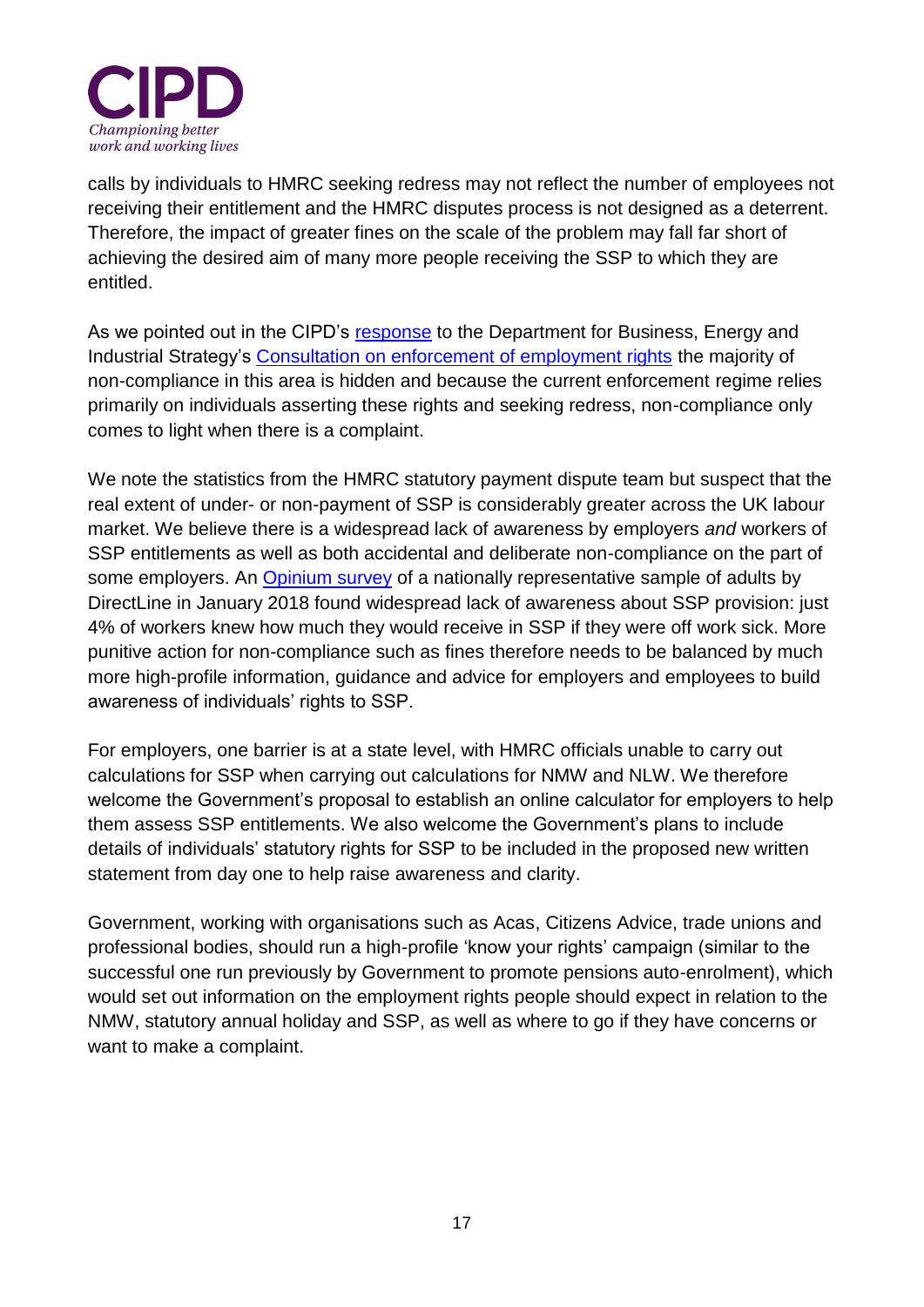

# *23. Do you agree that the enforcement approach for SSP should mirror National Minimum Wage enforcement?*

We believe there is a strong case for enforcement of SSP in a similar way to enforcement of the NMW and NLW.

We believe there should be much more proactive, risk-based state enforcement for SSP rather than relying primarily on individual-based enforcement as is currently the case. A key advantage would be that state enforcement could help to overcome the barriers that vulnerable workers experience in enforcing their rights by approaching the HMRC statutory payment dispute team. As such it would provide a more balanced approach to enforcement that covers both individual and state enforcement, with the advantages outweighing any disadvantages such as the additional cost of enforcement to the public purse.

Stronger state-led enforcement of SSP would also hopefully raise awareness and provide greater support for employers to encourage compliance. We agree with the recommendation set out in the *[Taylor Review of Modern Working Practices](https://www.gov.uk/government/publications/good-work-the-taylor-review-of-modern-working-practices)* that HMRC 'should take responsibility for enforcing the basic set of core pay rights that apply to all workers – NMW, sick pay and holiday pay' and therefore welcome the Government's consultation on the case for a new, single labour market enforcement body and the potential inclusion of SSP within the remit of such a body.

# *24. Do you support the SSP1 form being given to employees four weeks before the end of SSP to help inform them of their options?*

Yes; if there was a requirement for employers to give the SSP1 form to employees four weeks before the end of SSP this could help to encourage individuals to think about their options and have a discussion with their employer about an effective return-to-work. The current system only requires an employer to issue the form no more than seven days *after* the employee's entitlement to SSP has ended, which could leave the individual vulnerable, without any income and yet unable to work. Many people may not be aware that their entitlement is about to end, or has ended. As the consultation says, having earlier notification could act as a prompt.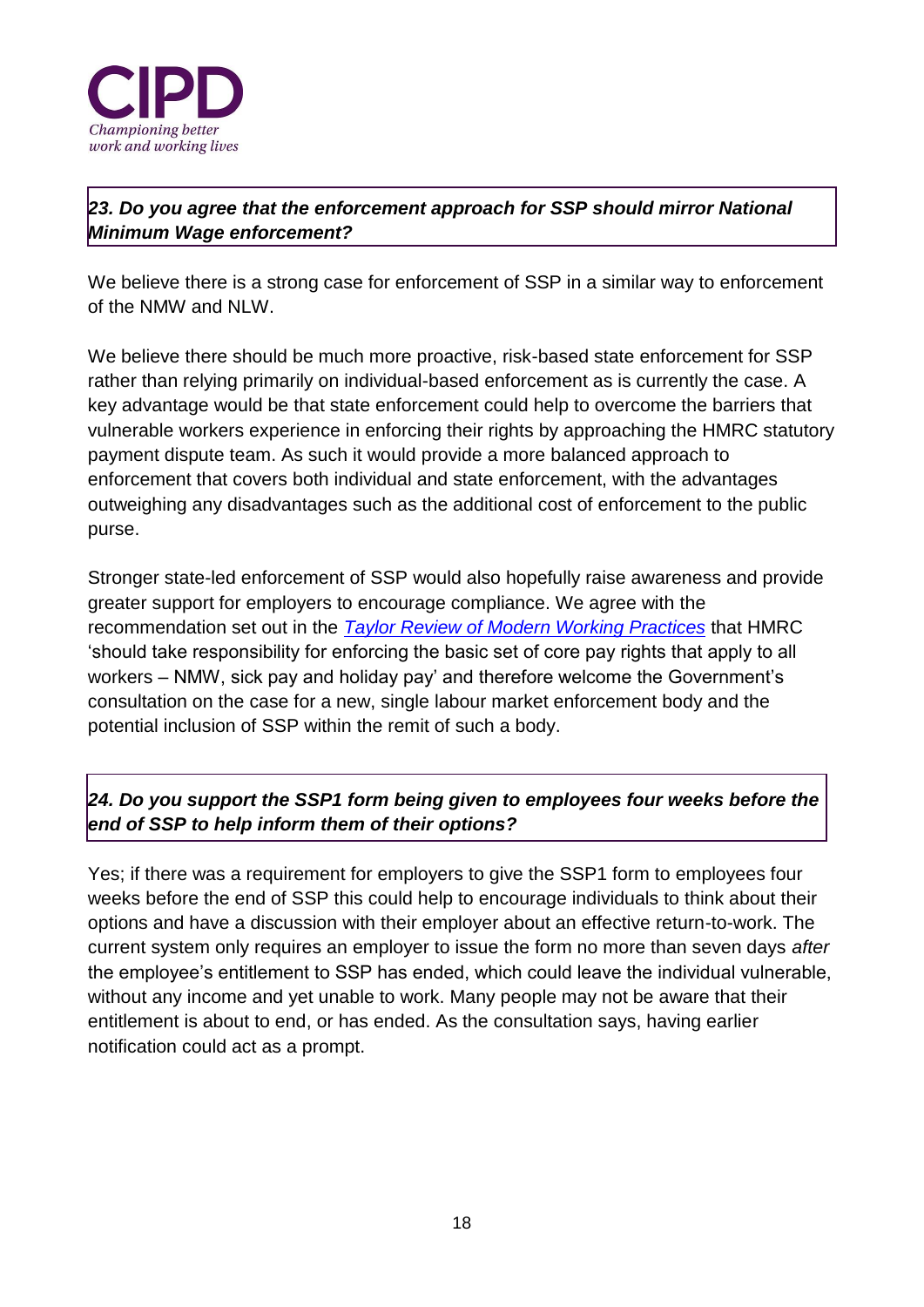

26. All respondents: at this stage, there are no plans to change the rate or length of SSP. The Government is interested in views on the impact of the rate and length of SSP on employer and employee behaviour and decisions

We agree with the Government's rationale for not proposing more radical reforms to change the rate or length of SSP at the current time. The proposals already put forward represent significant change for employers to implement, particularly if the reforms, including regulatory changes, put forward in other employment-related Government consultations are introduced. Any consideration of more deep-seated change such as increasing the level of employers' financial liability for SSP would need to be more supported by evidence of the potential positive impact such changes would encourage. As over 90% of people returning from sick leave return within six months it seems unlikely that changes to the length of SSP would prompt significant change, for instance.

This does not mean that there is no merit in Government carrying out further research on the effectiveness of other countries' (beyond the Netherlands) approaches to SSP, including the rate at which SSP is paid – as the consultation document notes, the UK SSP rate is relatively low and not linked to earnings level, although it is paid for longer than most other countries. We are concerned that many individuals with a health condition or disability requiring them to take a longer period off work face financial hardship because the current flat rate of SSP is so much lower than many people's earnings, especially if they don't receive enhanced income via occupational sick pay. This could encourage some people to come back to work much earlier than they are ready to, possibly making their condition worse whilst not adding value to the organisation in terms of their productivity.

It would also be interesting to explore in more depth how some other countries have duties to rehabilitate sick employees, and whether elements of such approaches could be successfully translated into UK practice.

#### **Chapter 3: Occupational health market reform**

*45. As an employer, which indicators of quality and compliance arrangements would help you choose an OH provider?*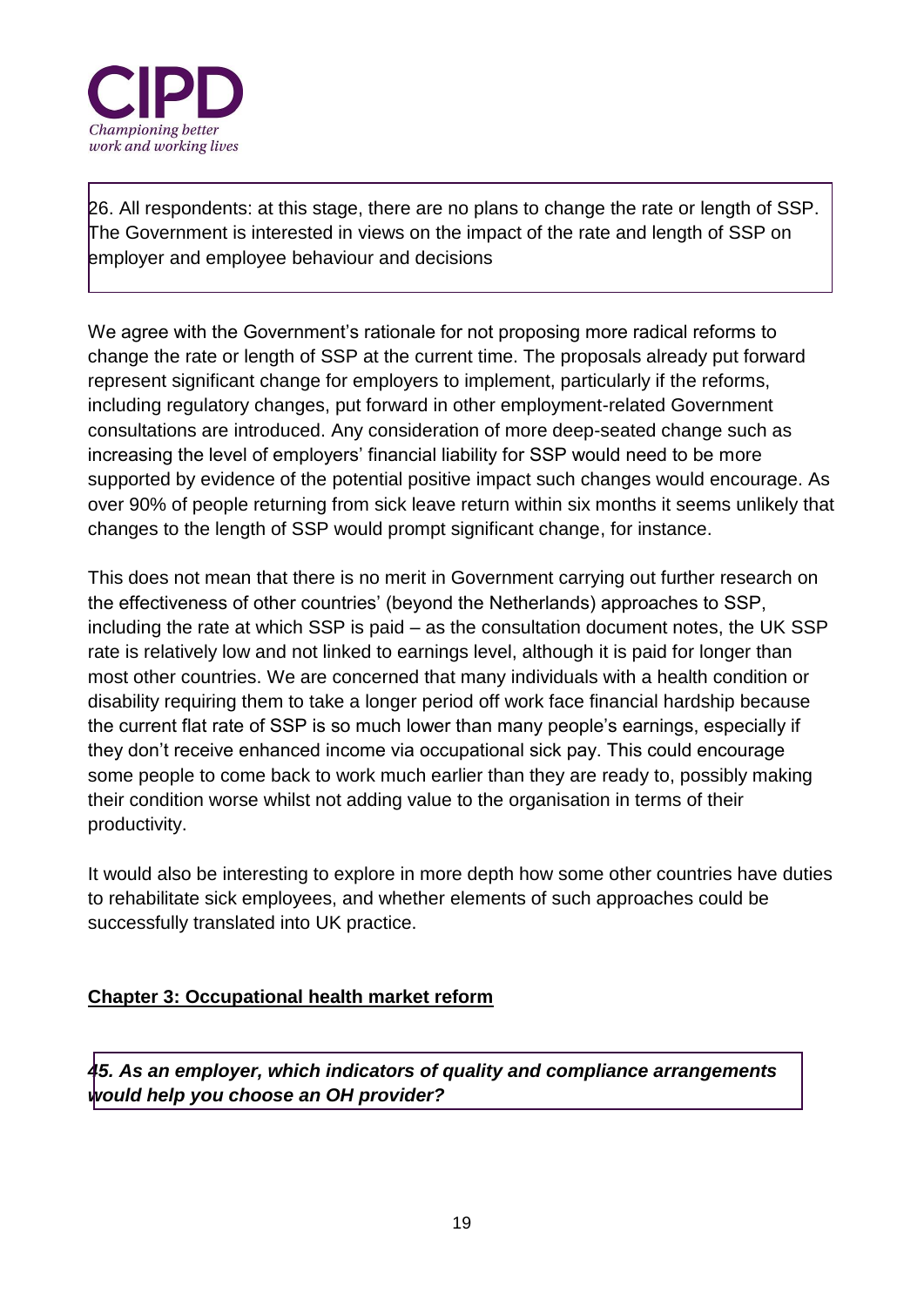

We asked our panel of 516 HR professionals '**What indicators of quality and compliance arrangements would help your organisation choose an OH provider?** – as a multiple choice question – and the results were as follows:

- 60% Work outcomes
- 49% Process times
- 47% Quality marks
- 43% Customer reviews
- 4% Other please state
- 18% Don't know

The findings show that organisations would value work outcomes as an indicator to help choose an OH provider over the other indicators, but a significant proportion would also appreciate the other indicators suggesting that most organisations would take a holistic approach to selection.

#### **Chapter 4: Advice and support for employers**

*49. Do you need more information, advice and guidance? 50. If so, what is missing?*

We asked our panel of 516 HR professionals '**Does your organisation need more information, advice and guidance to help it better support people's health at work?** – as a multiple choice question – and the results were mixed – 25% said 'yes', 37% said 'no', 30% said 'maybe' and 8% didn't know.

Of the 127 respondents who said 'yes', we asked as a multiple choice question, **'In what areas would your organisation value more information, advice and guidance?** and the results were as follows:

- 52% Workplace adjustments, such as Access to Work
- 50% Legal obligations and responsibilities/employment law;
- 49% Managing specific health conditions
- 49% Occupational health and health insurance
- 46% Managing sickness absence
- 45% Best practice and case studies
- 43% Promoting healthier workplaces
- 30% Recruiting disabled people and people with health conditions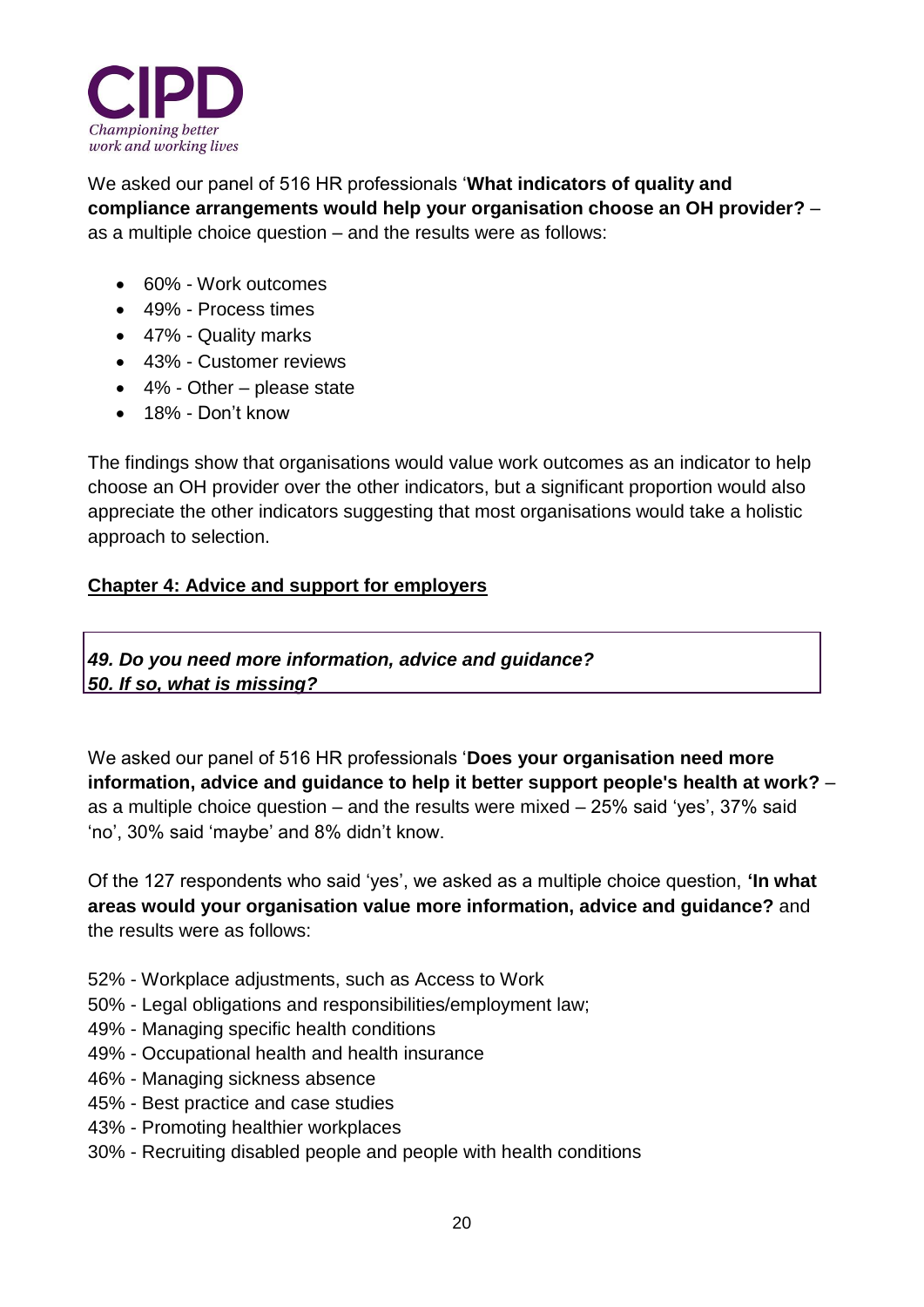

28% - Local providers of services and advice 22% - Links to other organisations, campaigns and networks

The findings show there is broad support for most of the areas suggested in the consultation, showing that those organisations who need more information, advice and guidance (IAG) would value a range of enhanced IAG, but more support relating to the legal framework and reasonable adjustments features most strongly. This view chimes with previous research carried out by the CIPD, but we have also found that other factors need to be considered including better promotion to employers of the available IAG.

In addition to the content of the information, advice and guidance available to employers to support them with the recruitment and retention of people with a disability and/or health condition, there needs to be more focus on building awareness of the available support and services. The CIPD [Health and well-being at work 2018](https://www.cipd.co.uk/Images/health-and-well-being-at-work_tcm18-40863.pdf) survey report surveyed more than 1,000 organisations specifically about their approach to managing people with disabilities and long-term health conditions, including their awareness and experience of Access to Work and Disability Confident. For Access to Work, 60% had heard of it, 32% had used it and 57% of those who had used it found it very helpful. For Disability Confident, 21% had heard of it, 12% had used it and 44% of those who had used it found it very helpful.

As a Disability Confident Leader we are working closely with the DWP and our members to promote awareness of the scheme but we hope the planned communications campaign will build greater understanding and engagement with both these helpful schemes. As part of our 2018 research, we asked organisations which three government-led changes would make the greatest difference to improving how their organisation manages people with a disability and/or long-term health condition and the fifth most popular response was 'a high-profile national campaign' - we therefore very much welcome the Government's plan for a national, multi-year communications campaign and hope that this is high-profile, multi-channel and integrated with other relevant campaigns and organisations.

#### *51. What would you recommend as the best source of such new advice and information?*

The collective view from our practitioners is that it can be confusing to navigate the many sources of disability and health related advice, guidance and information (IAG) already available. The CIPD [Health and well-being at work 2018](https://www.cipd.co.uk/Images/health-and-well-being-at-work_tcm18-40863.pdf) survey report surveyed more than 1,000 organisations specifically about their approach to managing people with disabilities and long-term health conditions. Respondents were asked which three government-led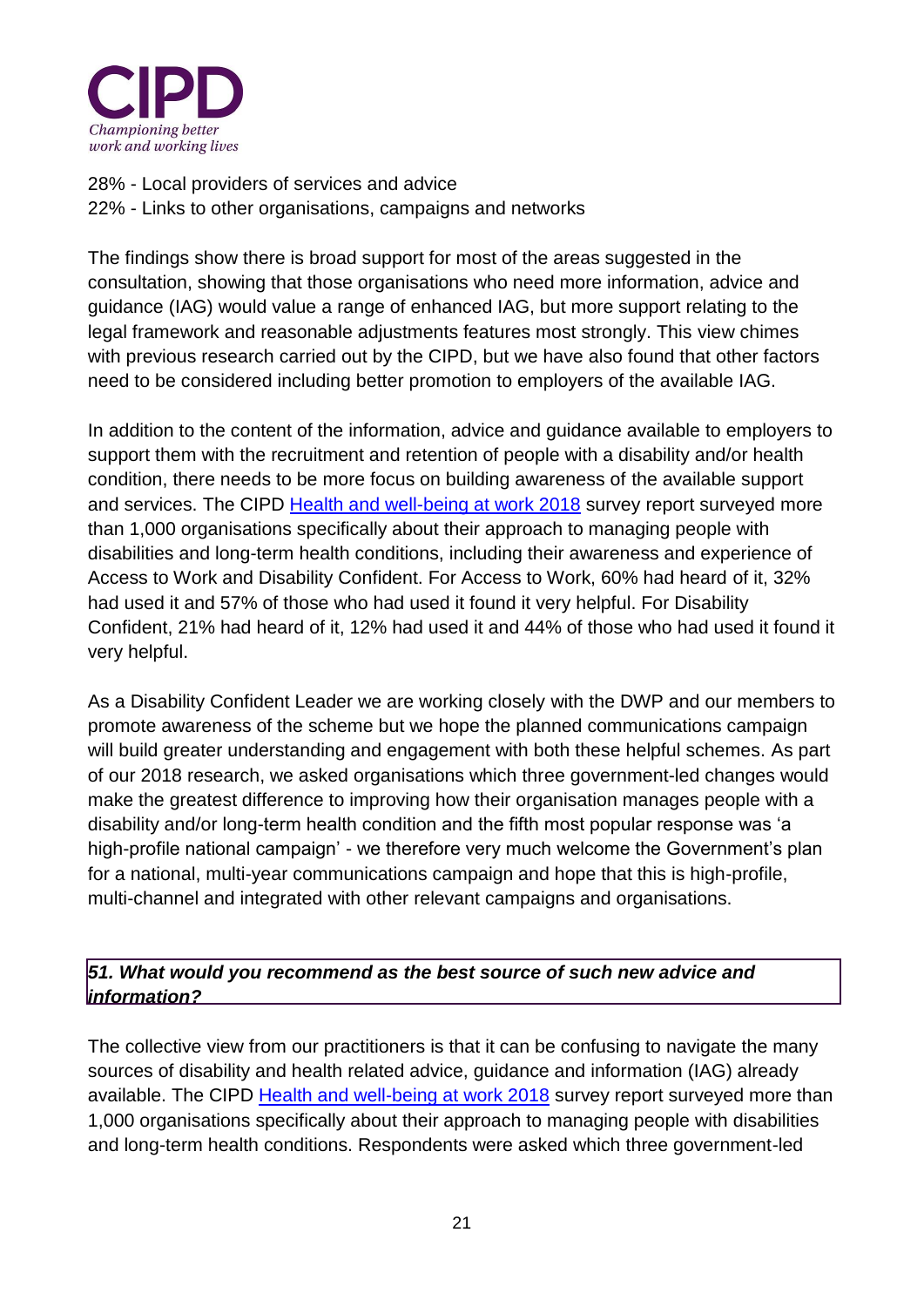

changes would make the greatest difference to improving how their organisation manages people with a disability and/ or long-term health condition. The most highly rated change was an online 'one-stop shop' providing information and practical tools, cited by 58%.

On balance we think a combination of GOV.UK and Acas would best serve the purpose of a 'one-stop' shop approach. Provision of IAG should meet the needs of employers with very different needs and starting points in this area, particularly SMEs. Therefore it's important that online sources of IAG are supported by the provision of local sources of support and services. Further, a range of practical help and guidance categorised into clear topic headings based on the employee journey including case studies, toolkits, simple flow charts and signposting links to other sources of advice and support on specific health conditions/disabilities would be helpful.

#### *Targeted and timely interventions*

*54. All respondents: do you agree with the proposal to introduce a requirement for employers to report sickness absence to Government?* 

We asked our panel of 516 HR professionals '**Do you think a new requirement for employers to report sickness absence to government would help more organisations to manage sickness absence if they received signposting to guidance and advice?** – and the results were mixed – 33% said 'yes', 36% said 'no', 22% said 'maybe' and 9% didn't know. There was no significant difference in the results according to size of organisation. However, as this was a survey questionnaire it wasn't possible to fully convey to respondents the rationale behind the Government's proposal and how this could potentially work in practice to support smaller employers in particular to support people with a health condition to achieve an effective return to work. Attendees at our expert roundtable were broadly supportive of this proposal, as it is those who are in receipt of SSP that would be most likely to potentially fall out of work. Although practitioners experts were mindful of the potential burden that such a request could place on HR systems and smaller employers in particular, if this required only a simple digital action with HMRC, the benefits could outweigh any implementation burden.

**55. As a small or medium sized employer, would you find it helpful to receive prompts to information or advice when you have an employee on a sickness absence?**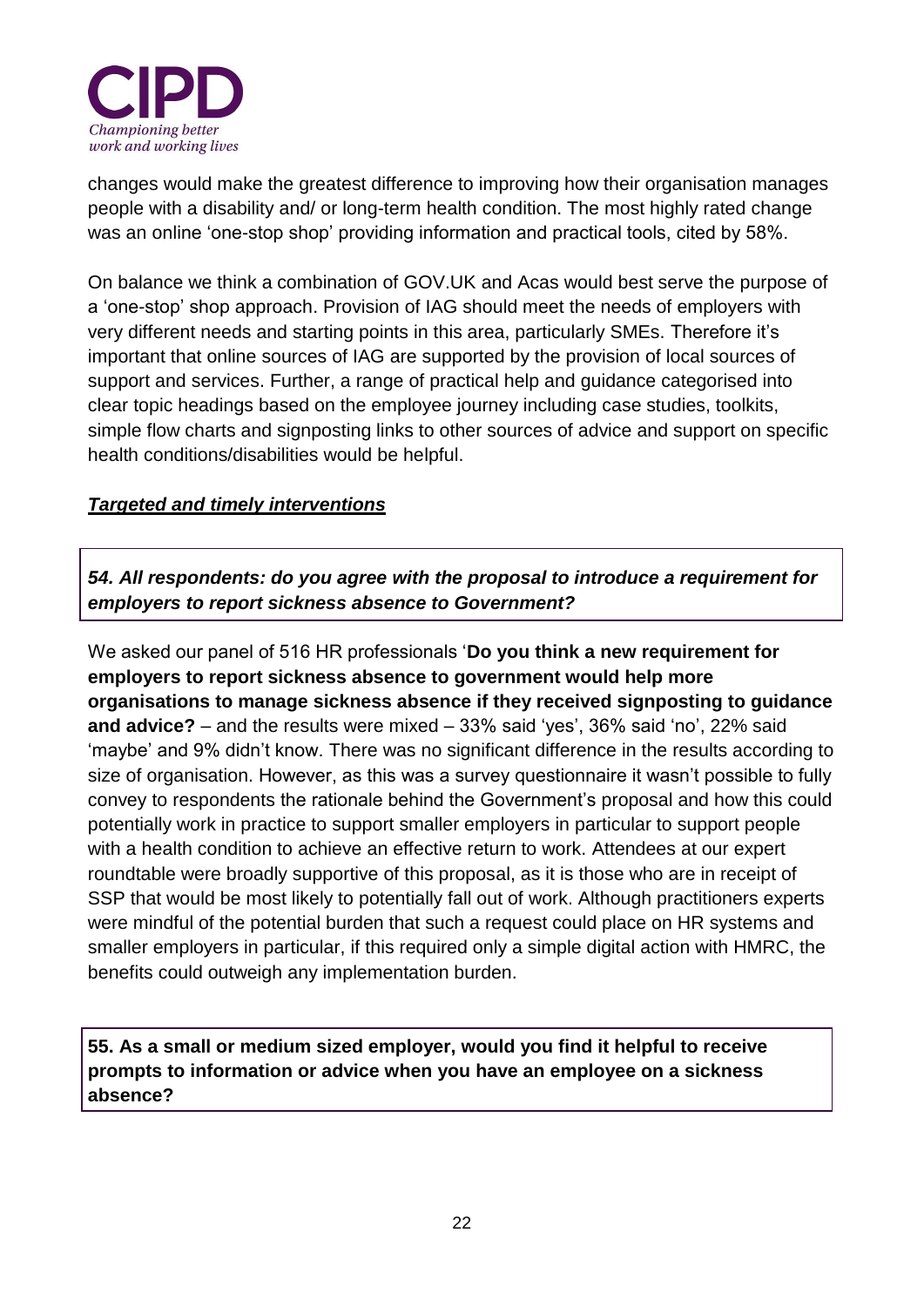

We fully support the Government's view that it's not enough to improve the information and advice available about managing sickness absence without also improving engagement with employers, particularly among SMEs, and making employers aware that such support exists. Smaller organisations are more likely to lack the HR, diversity and occupational health expertise and wider resources, compared with larger organisations. Therefore we fully welcome the Government's plans for a multi-year communications campaign to reach the SME sector and encourage effective action via third party intermediaries who already have established relationships with smaller organisations, for example Local Enterprise Partnerships.

We also therefore agree in principle with the Government's proposal to provide targeted and timely prompts to SMEs as a 'nudge' to help them manage their sickness absence. However, careful thought needs to be given to the signposting and format and content of the guidance, to ensure it is relevant to the case in question. Our members emphasised the need for Government-provided information, advice and guidance to be flexible and offered in an accessible format that meets the needs of employers who are at a range of different starting points for developing healthy and inclusive, and disability confident, working practices.

A key challenge is employers' and line managers' lack of awareness, knowledge and understanding of the many different types of disability and health conditions that may affect people in many different ways, in particular knowledge about workplace adjustments. Our members think there's a need for more clear and accessible generic guidance but also more specific information about particular disabilities and health conditions when needed. Clear, accessible and practical guidance for smaller employers and line managers on how to manage sickness absence and have sensitive and supportive one-to-one conversations to develop tailored return-to-work plans based on individual need are vital. Employers need to:

● recognise that each case is different, be it long-term illness, or disability or impairment, and manage each case in an individual and tailored way; and

● give managers clear guidance on how to manage someone with either a disability or health condition in a consistent but flexible way, including how to implement appropriate adjustments to support that individual's specific needs, whether it is a disability or a health condition.

#### *Support and sharing good practice via local networks*

Networks could also be particularly useful in supporting SMEs to take an active role; this is a group that is often harder to reach for policy-makers but given their majority share of the labour market, they are vital to achieving a significant increase in the employment of people with a disability and/or health condition. As a Disability Confident Leader the CIPD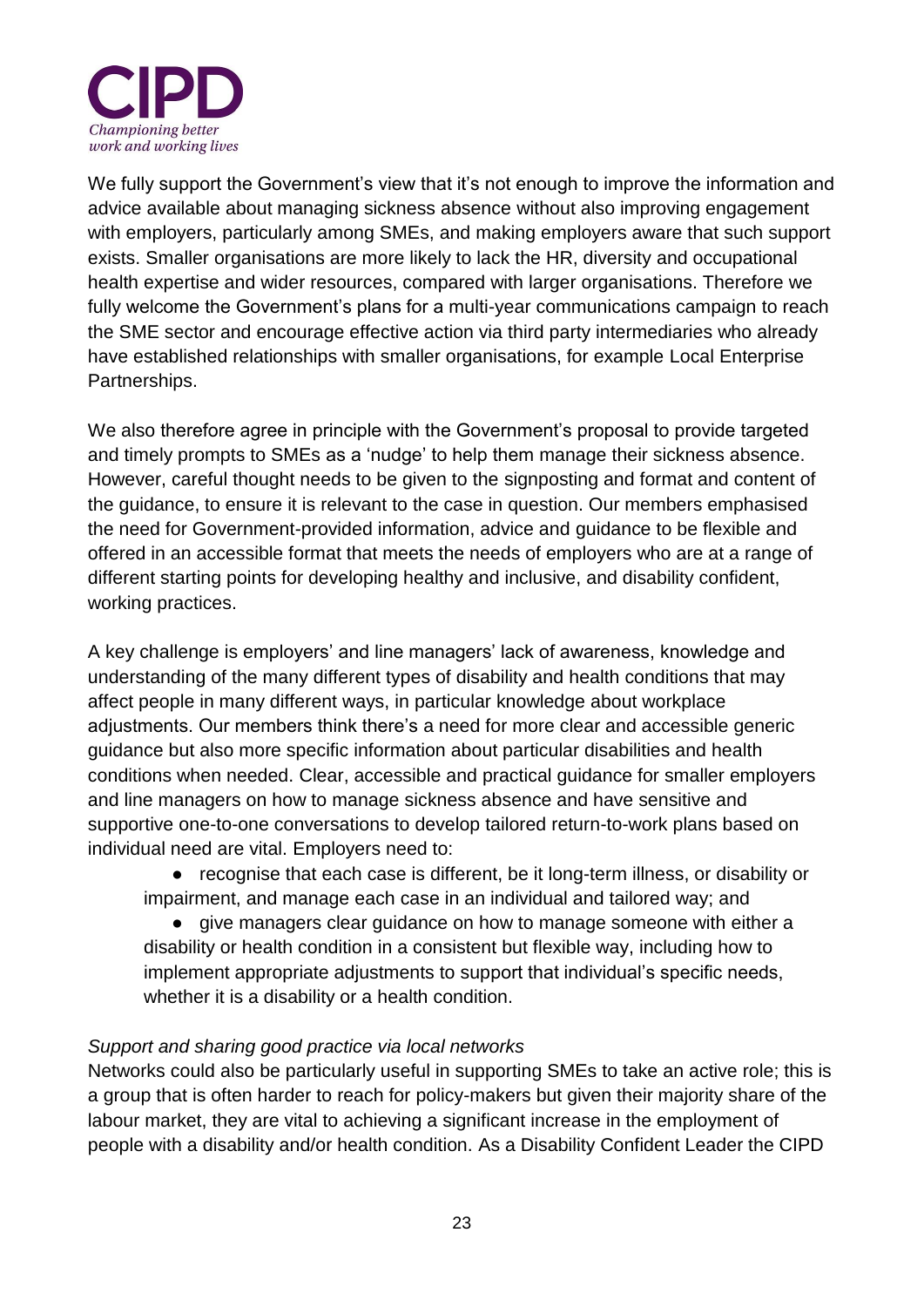

is working closely with the DWP across its regional branch network to promote the Disability Confident Scheme and share and build good practice among employers at a local level.

Using existing local networks and leveraging existing relationships between trusted local institutions and employers could significantly extend the reach of government advice and support. Government could also expand the opportunities to partner with charities, primary health and occupational health professionals, trade bodies and others like the CIPD to ensure IAG is available across the very wide spectrum of different health and disability issues.

Government needs to dedicate enough resources to any information campaign – it needs to be ongoing and reinforced over the long term in order to build momentum and achieve the cultural shift needed to change behaviour on a sustainable basis at a grassroots level. To really move the dial on the discourse around employing those with a disability and/or long-term health condition, we need significant investment in a campaign that uses multiple channels and networks to disseminate IAG.

Finally, there is a need to recognise that providing good quality IAG in itself will not lead more small employers to improve how they manage and support people with disabilities and long-term health problems. CIPD research into building HR capability in small firms (*Building HR capability and ambition in small firms*, 2017) found many small firm owner managers need support to enable them to get the very basics of people management in place such as written employment contracts, terms and conditions, job descriptions and objectives. It found that until these foundations are in place owner managers are unlikely to invest in higher value added activities like training or developing flexible working. Owner managers who are struggling to comply with employment regulation are unlikely to engage with IAG resources on workers health and wellbeing.

Consequently,there is a need to improve the quality of business support to small firms on HR/people management at a local level delivered via key stakeholders such as Local Enterprise Partnerships and Growth Hubs and through providing additional resources to Acas.